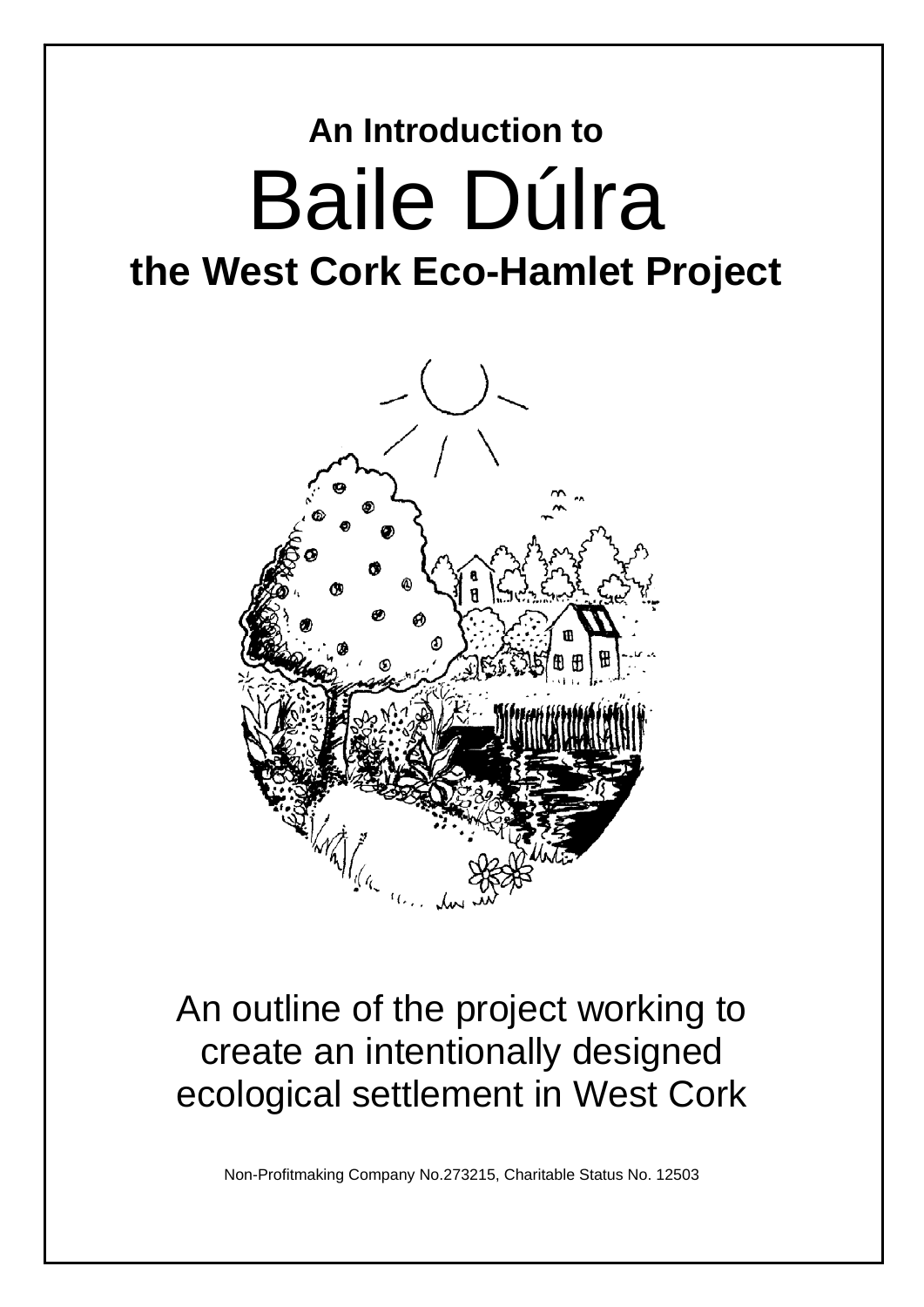## **An Introduction to**  Baile Dúlra **the West Cork Eco-Hamlet Project**

Non-Profitmaking Company No.273215, Charitable Status No. 12503

by Rob Hopkins BSc.(Hons), Dip.Perm.Des



"You must be the change you wish to see in the world" Gandhi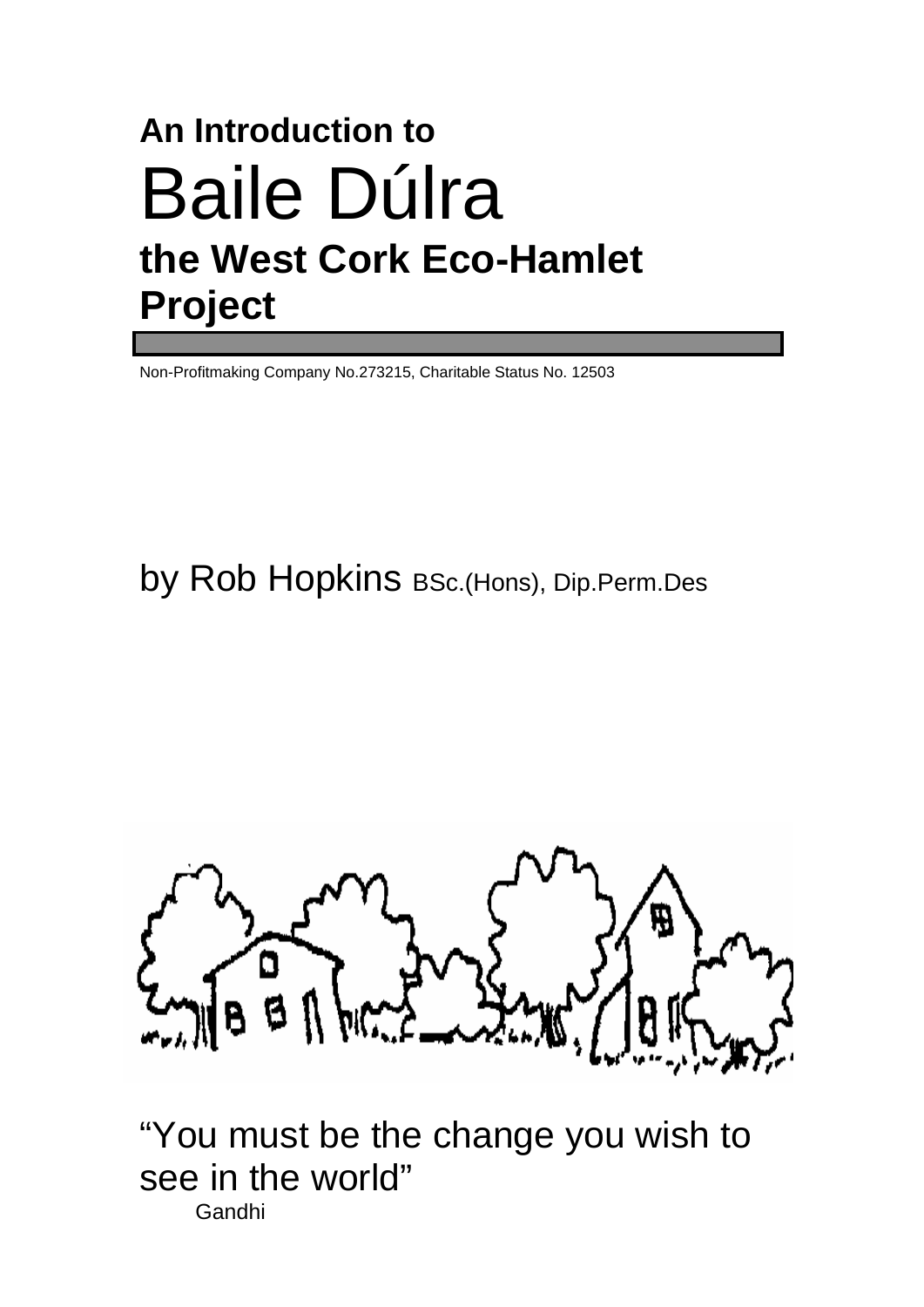

*An Introduction to* **Baile Dúlra***, the West Cork Eco-Hamlet Project* 

## **The Baile Dúlra Advisory Panel**



**Many of the leading names in ecological design, renewable energy systems and green economics in Ireland and beyond have joined our Advisory Panel giving the baile dúlra project access to a** 

**wide range of expertise and experience.**

**John Carney** is a Chartered Surveyor with who has been Lecturer in Construction Management at Waterford RTC since 1983. He is particularly interested in the whole area of sustainable development in relation to built environments and the efficient use of renewable natural capital. Among other things, Mr.Carney teaches a module in Environmental Protection and Sustainability at the RTC.

**Audrey Dickson** is the National Co-ordinator of Global Action Plan, a non-profit organisation which empowers individuals to lead increasingly sustainable lifestyles. As a executive member of the National Women's Council in Ireland she founded the Irish Women's Environmental Network in 1990. She is a member of the Advisory Board of the Environmental Protection Agency and is on the committee of the Network of Irish Environment and Development Organisations.

**Richard Douthwaite** obtained a master's degree at the University of the West Indies and went on to work for the Jamaican Ministry of Finance. He was Government economist with the British colony of Monserrat from 1972-1974. In 1974 he moved to Ireland, setting up an exporting business in Westport, until 1985, when he returned to journalism, writing about business and environmental matters largely to do with the West of Ireland. is the author of *"The Growth Illusion"* and *"Short Circuit - Strengthening Local economics for Security in an Unstable World",*  which was launched in Westport last summer.

**Phil Ferraro** is the Director of the Institute for Bioregional Studies in Prince Edward Island in Canada. He is also a Permaculture designer, and is involved in the Prince Edward Island Eco-Village, which has many similarities to the baile dúlra project and we plan to closely follow each others' progress.

**John Jopling** is a retired barrister who founded and is project manager of the Sustainable London Trust, which co-ordinated the publication of the report 'Creating a Sustainable London'. He is working to find ways of strengthening non-governmental activities and 'bottom-up' democracy in London. He has a house at Rossbehy, Co.Kerry where he has begun to hold study courses for arts and ecology.

**Roger Kelly (Dip. Arch.)** is the Director at the Centre for Alternative Technology, in Machynlleth, Wales. After completing his architectural training Roger worked in the public, private and housing association sectors and also taught in several schools of architecture. He became director of the Centre for Alternative Technology in 1988 and has since been the prime catalyst of positive changes in the Centre and its outlook.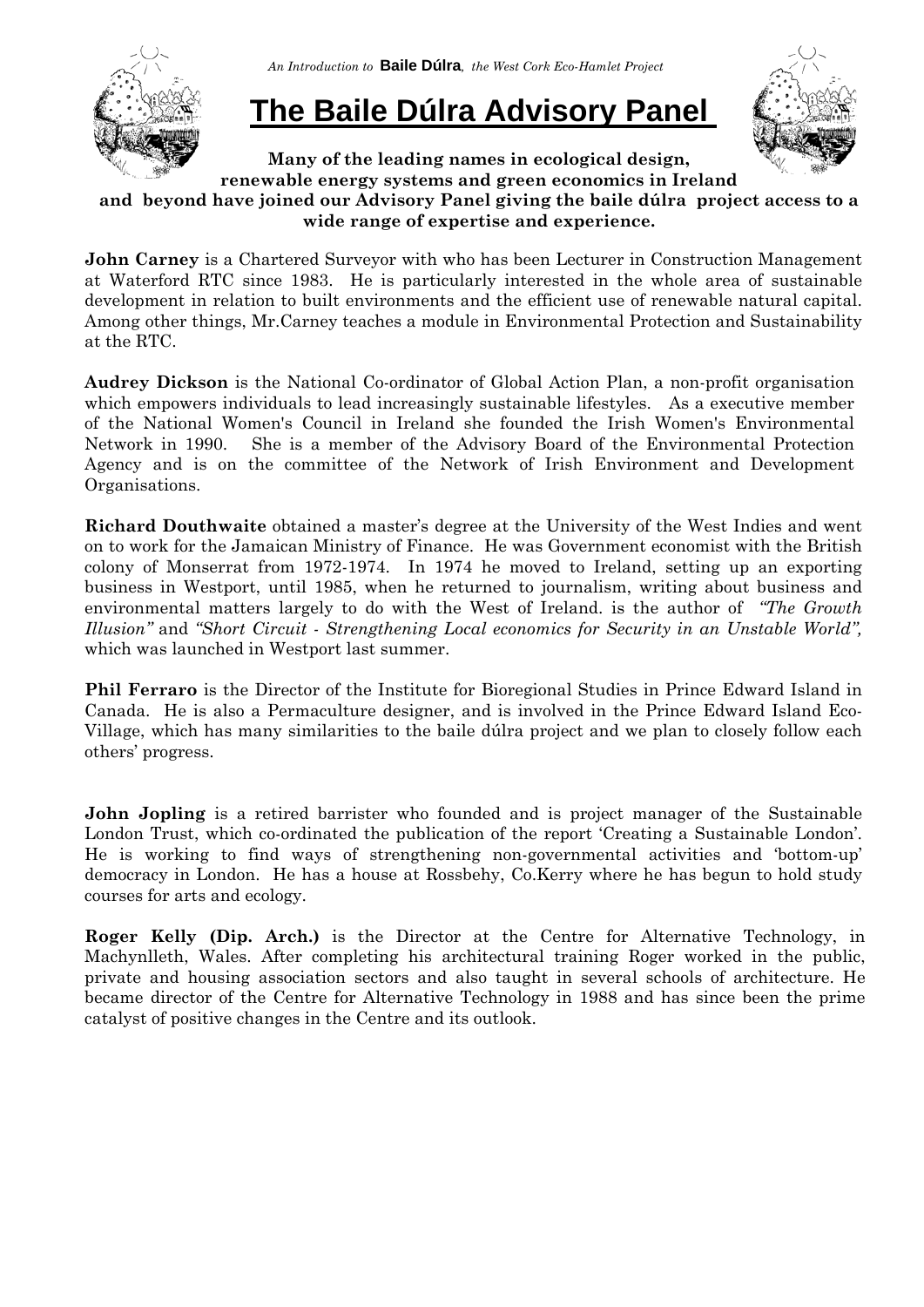**Marcus McCabe** is the director of the Ark Permaculture Project near Clones, Co.Monaghan. The Ark Permaculture Project was set up 2½ years ago and has rapidly become the best demonstration site for Permaculture design in Ireland. The Ark is breaking new ground in Ireland in the development of reedbed pond and wetland systems for purifying water, and they have also set up a plant nursery which specialises in unusual plants which are of use in an Agroforestry/Permaculture system. As an educational resource they run a number of courses on Permaculture and related topics which attract people from the whole of Ireland.

**Mary O'Donnell** is the Director of the R+D Energy Unit based in the West Cork Education Institute for Rural Development. She is Project Co-ordinator of West Cork BioGas and the Skibbereen WaterWorld Development Company. Her past experience includes being founder director of the Cork Craftsman's Guild and Executive Board member of Friends of the Earth International.

**Jose Ospina** (MA) is a Housing Development Consultant currently working with CECOP, the European Workers' Co-operative Council. He has many years experience in self-build and cooperative housing projects and is author of the book 'Housing Ourselves', which looked at userparticipation in housing.

**Prof. J. Owen Lewis (BArch, MSc, FRIAI, RIBA, MCIBSE, Euring)** is responsible for Building Technology in the School of Architecture in University College Dublin, and Director of UCD's Energy Research Group. Qualified as an architect and a building services engineer, he has practised in Ireland, England and Zambia and has also taught in Jordan and Germany. He coordinates a number of European Commission energy research and dissemination activities and has been the co-ordinator of the European Commission DGXII for Science, Research and Development R+D projects since 1986. He was manager of UCD-OPET (Organisation for the Promotion of Energy Technology) from 1991-95, has been Energy Consultant to a number of projects and has edited a number of energy/architecture related publications.

**Tommy Simpson** is the Chairman of Sonairte, the National Ecology Centre in Co.Meath, an education al and demonstration centre for sustainable living. He is Chair of the Network for Ecology, Energy and Economics which ran a successful training programme with European partners, in Permaculture, Wind Energy and Energy Conservation. This programme introduced LETS and ran the first conference on Socially Responsible Investment in Ireland. He is founder member of Energy Action, the charity for insulating homes of the elderly. He has worked for FAS for 10 years on product development and is a member of the Governing Body of Dublin Institute of Technology, City of Dublin VEC and Adult Education Board.

**Hamish Stewart** is director of Gaia Villages - a division of Gaia Trust of Denmark, and international secretary of the Global Eco-village Network (GEN). Coming from a background of marine biology and overseas fisheries, he moved to Denmark in 1983 and worked as a researcher in plant based wastewater treatment, solar greenhouses and energy auditing at the Folk Center for Renewable Energy from 1984-90. He has been secretary to the Danish Association of Sustainable Communities.

**Prof. Tom Wooley** (B.Arch, PhD) is head of the Department of Architecture at Queen's University Belfast. He is a founder member of the Ecological Design Association and Chair of the UK wide Association of Community Technical Aid Centres, which publishes a Green Building Digest. His current areas of research include straw bale construction and sustainable approaches to rural regeneration.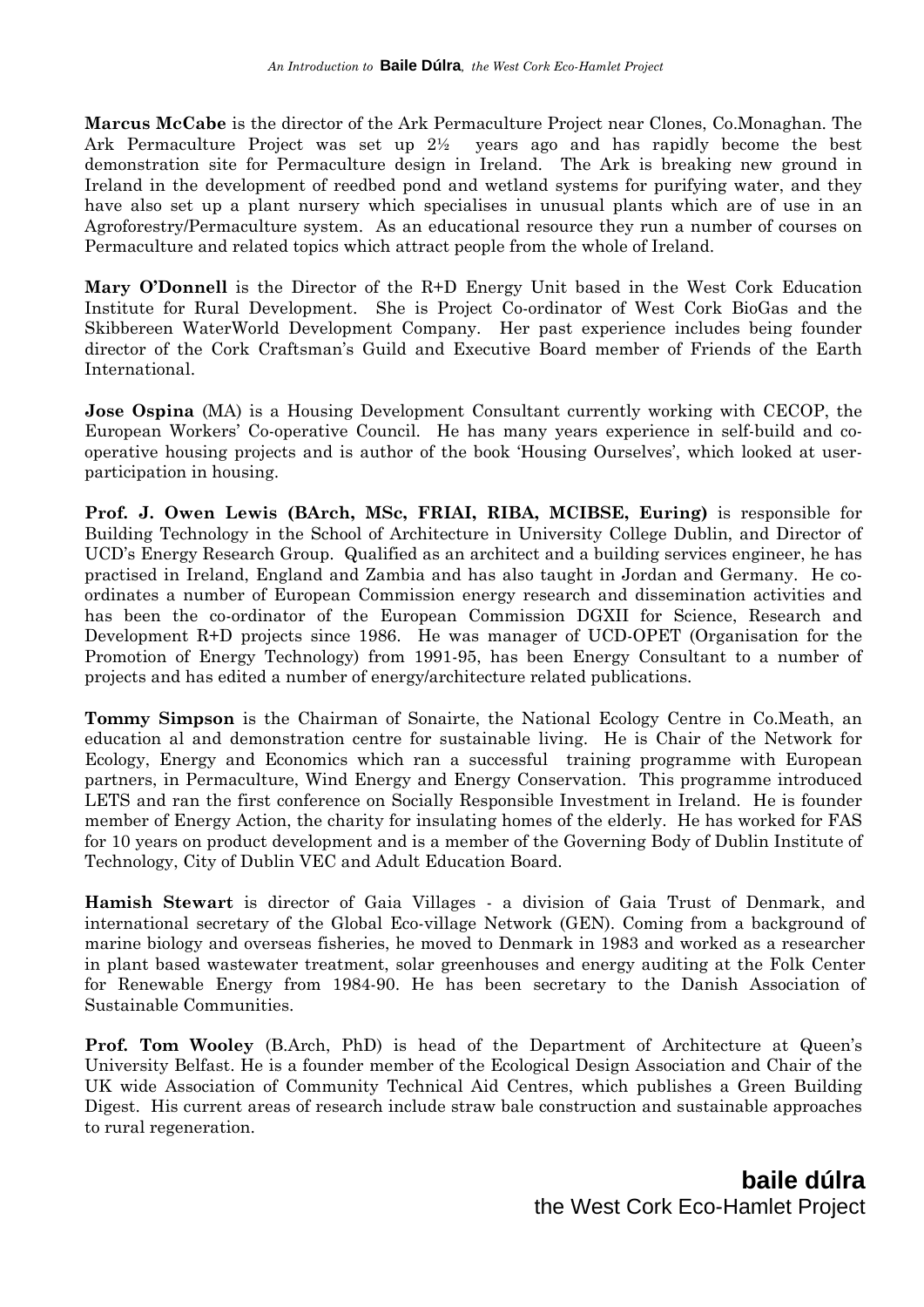## **Summary**

Baile Dúlra, the West Cork Eco-Hamlet, is a largely self-financing project which aims to create an ecological settlement of 15-20 houses on a rural site of between 30 and 70 acres in West Cork. It will be an model of sustainability and Permaculture design in practice, as well as being a tourist attraction and education and research resource. It will be at the cutting edge of ecological building, renewable energy generation, woodland management, biological waste water treatment, intensive food production and small scale economic systems.

It will become an internationally recognised centre of environmental excellence and would create numerous sources of employment, both within the community and beyond. It offers the Local Authority the opportunity to be seen to be supporting and backing major environmental initiatives within its area.

This document represents the first phase of the project, a defining of what the project will entail, how it will function, how it will be established and what it's benefits will be.

## **Acknowledgements**

The author would like to acknowledge the following sources of useful information which has been included in this report. Firstly the invaluable groundwork done by the Stroud Sustainable Village project in the practicalities of eco-village development, and the section on village development in Bill Mollison's "Permaculture - a Designer's Manual". Also the Context Institute's "Eco-Villages and Sustainable Communities" report which is the most detailed study of eco-villages to date. We would also like to thank all those involved in this project for their passion and vision as well as all those involved in the Irish Eco-Village Network.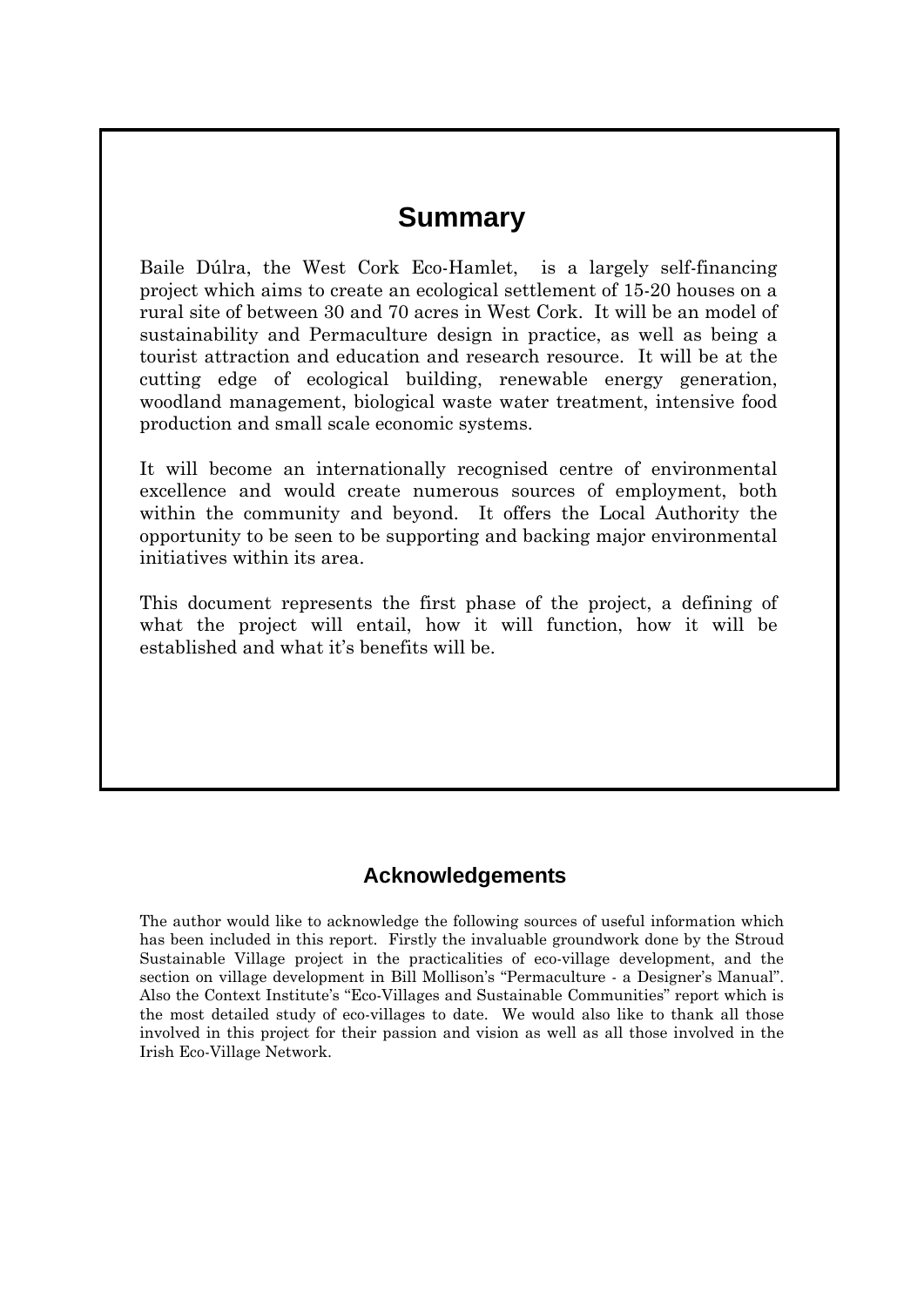

## **An Introduction to Baile Dúlra****the West Cork Eco-Hamlet Project**

## **Contents**

| What is an Eco-Hamlet? $\_$                             |  |
|---------------------------------------------------------|--|
| Permaculture 14                                         |  |
|                                                         |  |
|                                                         |  |
|                                                         |  |
|                                                         |  |
|                                                         |  |
|                                                         |  |
|                                                         |  |
|                                                         |  |
| Further Reading on Eco-Villages/Hamlets and other works |  |

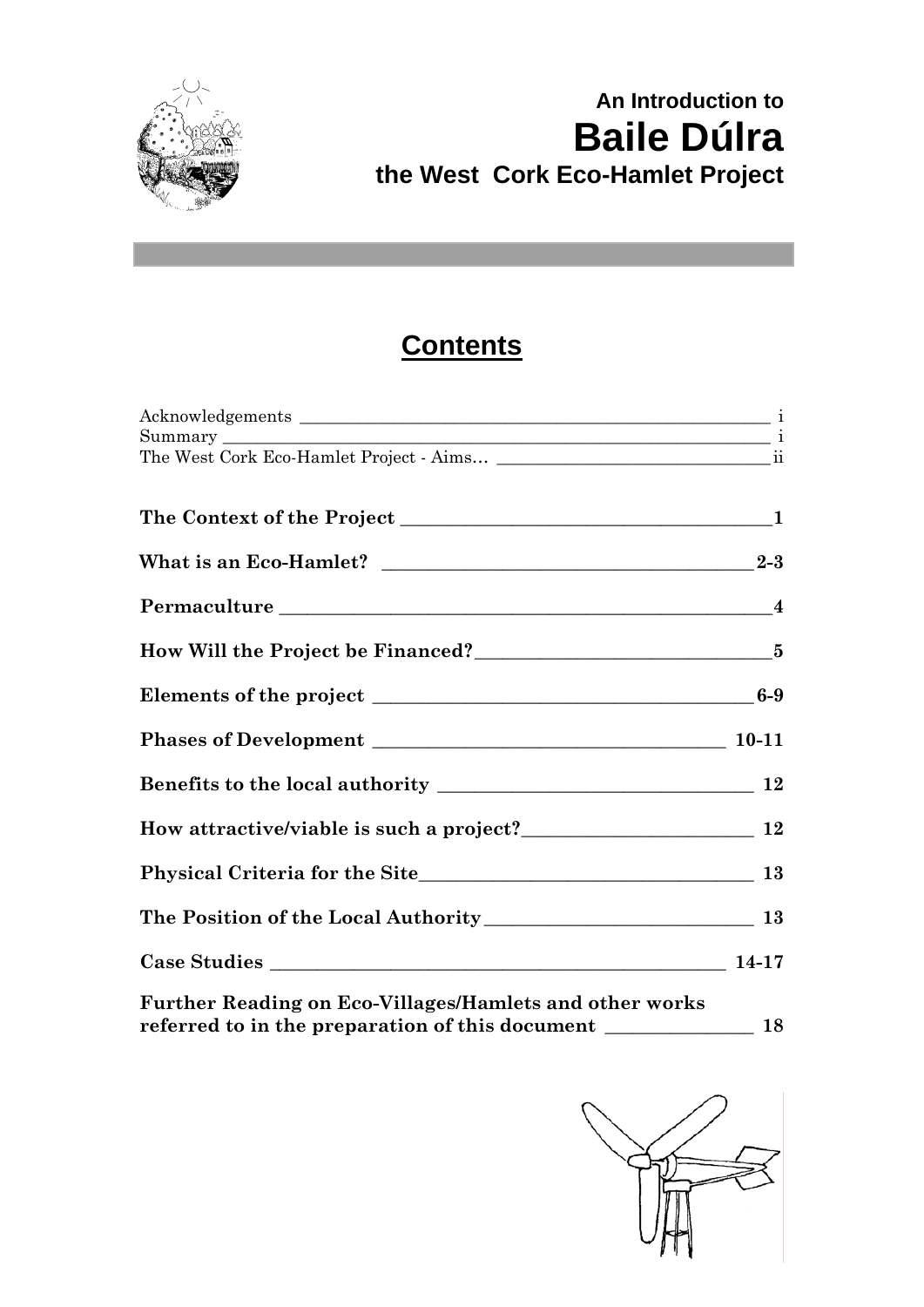

*An Introduction to* **Baile Dúlra***, the West Cork Eco-Hamlet Project* 

## **Baile Dúlra's Advisory Panel**



**Many of the leading names in ecological design, renewable energy systems and green economics in Ireland and beyond have joined our Advisory Panel giving the Baile Dúlra project access to a wide range of expertise and experience.**

**John Carney** is a Chartered Surveyor with who has been Lecturer in Construction Management at Waterford RTC since 1983. He is particularly interested in the whole area of sustainable development in relation to built environments and the efficient use of renewable natural capital. Among other things, Mr.Carney teaches a module in Environmental Protection and Sustainability at the RTC.

**Audrey Dickson** is the National Co-ordinator of Global Action Plan, a non-profit organisation which empowers individuals to lead increasingly sustainable lifestyles. As a executive member of the National Women's Council in Ireland she founded the Irish Women's Environmental Network in 1990. She is a member of the Advisory Board of the Environmental Protection Agency and is on the committee of the Network of Irish Environment and Development Organisations.

**Richard Douthwaite** obtained a master's degree at the University of the West Indies and went on to work for the Jamaican Ministry of Finance. He was Government economist with the British colony of Monserrat from 1972-1974. In 1974 he moved to Ireland, setting up an exporting business in Westport, until 1985, when he returned to journalism, writing about business and environmental matters largely to do with the West of Ireland. is the author of *"The Growth Illusion"* and *"Short Circuit - Strengthening Local economics for Security in an Unstable World",* which was launched in Westport last summer.

**Phil Ferraro** is the Director of the Institute for Bioregional Studies in Prince Edward Island in Canada. He is also a Permaculture designer, and is involved in the Prince Edward Island Eco-Village, which has many similarities to the baile dúlra project and we plan to closely follow each others' progress.

**Roger Kelly (Dip. Arch.)** is the Director at the Centre for Alternative Technology, in Machynlleth, Wales. After completing his architectural training Roger worked in the public, private and housing association sectors and also taught in several schools of architecture. He became director of the Centre for Alternative Technology in 1988 and has since been the prime catalyst of positive changes in the Centre and its outlook.

**Marcus McCabe** is the director of the Ark Permaculture Project near Clones, Co.Monaghan. The Ark Permaculture Project was set up 2½ years ago and has rapidly become the best demonstration site for Permaculture design in Ireland. The Ark is breaking new ground in Ireland in the development of reedbed pond and wetland systems for purifying water, and they have also set up a plant nursery which specialises in unusual plants which are of use in an Agroforestry/Permaculture system. As an educational resource they run a number of courses on Permaculture and related topics which attract people from the whole of Ireland.

**Dr. Sean McCarthy** is Managing Director of Hyperion Energy Systems Ltd, a company specialising in Renewable Energy and Energy Conservation, and in electronic monitoring systems.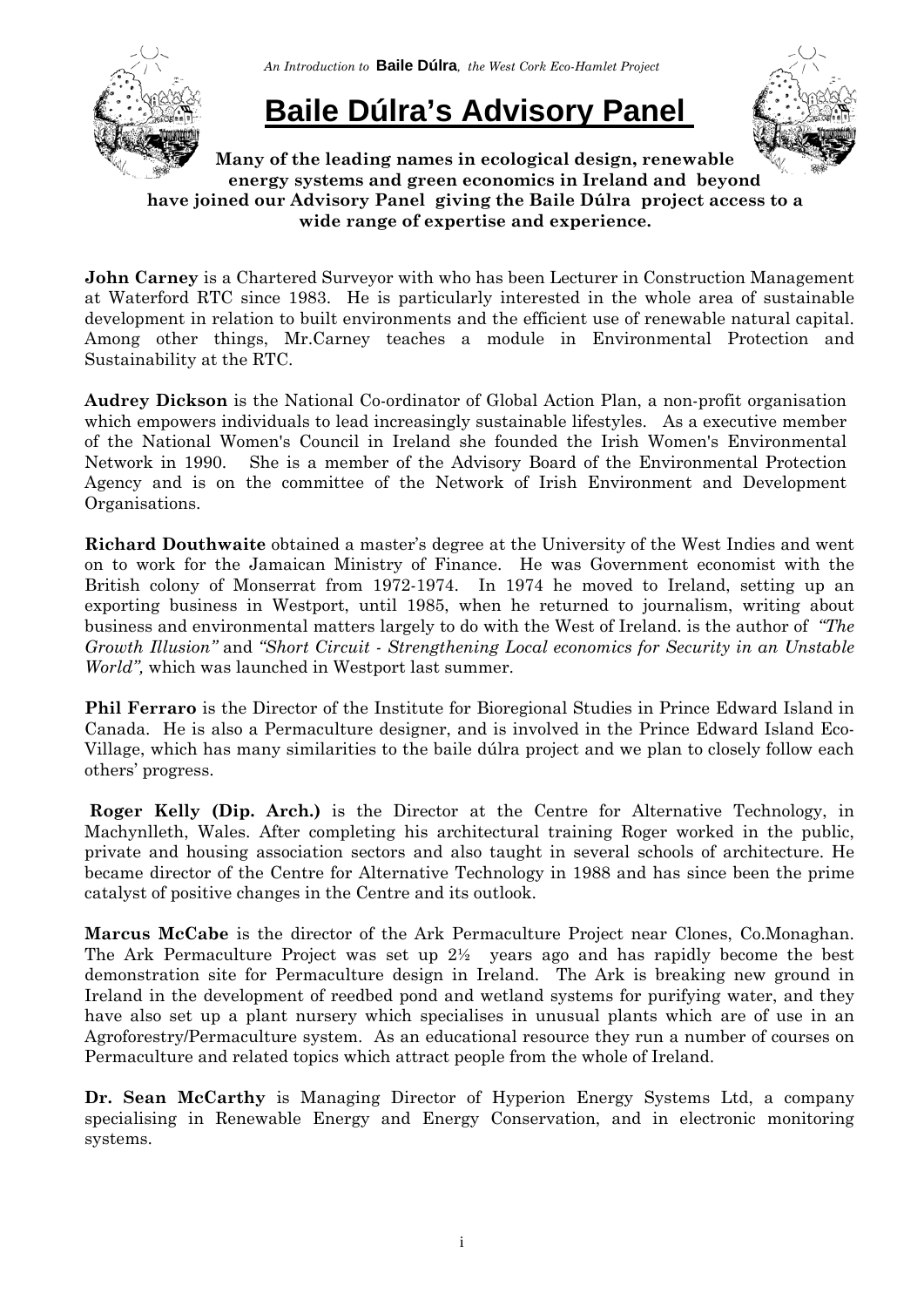**Mary O'Donnell** is the Director of the R+D Energy Unit based in the West Cork Education Institute for Rural Development. She is Project Co-ordinator of West Cork BioGas and the Skibbereen WaterWorld Development Company. Her past experience includes being founder director of the Cork Craftsman's Guild and Executive Board member of Friends of the Earth International.

**Gerry O'Sullivan** is the Adult Education Officer for the West Cork region and is manager of the Sutherland Business Centre in Skibbereen.

**Jose Ospina** (MA) is a Housing Development Consultant currently working with CECOP, the European Workers' Co-operative Council. He has many years experience in self-build and cooperative housing projects and is author of the book 'Housing Ourselves', which looked at userparticipation in housing. He is also the founder of Tir an Droichead, Cork's first Housing Association.

**Prof. J. Owen Lewis (BArch, MSc, FRIAI, RIBA, MCIBSE, Euring)** is responsible for Building Technology in the School of Architecture in University College Dublin, and Director of UCD's Energy Research Group. Qualified as an architect and a building services engineer, he has practised in Ireland, England and Zambia and has also taught in Jordan and Germany. He co-ordinates a number of European Commission energy research and dissemination activities and has been the co-ordinator of the European Commission DGXII for Science, Research and Development R+D projects since 1986. He was manager of UCD-OPET (Organisation for the Promotion of Energy Technology) from 1991-95, has been Energy Consultant to a number of projects and has edited a number of energy/architecture related publications.

**Tommy Simpson** is the Chairman of Sonairte, the National Ecology Centre in Co.Meath, an education al and demonstration centre for sustainable living. He is Chair of the Network for Ecology, Energy and Economics which ran a successful training programme with European partners, in Permaculture, Wind Energy and Energy Conservation. This programme introduced LETS and ran the first conference on Socially Responsible Investment in Ireland. He is founder member of Energy Action, the charity for insulating homes of the elderly. He has worked for FAS for 10 years on product development and is a member of the Governing Body of Dublin Institute of Technology, City of Dublin VEC and Adult Education Board.

**Hamish Stewart** is director of Gaia Villages - a division of Gaia Trust of Denmark, and international secretary of the Global Eco-village Network (GEN). Coming from a background of marine biology and overseas fisheries, he moved to Denmark in 1983 and worked as a researcher in plant based wastewater treatment, solar greenhouses and energy auditing at the Folk Center for Renewable Energy from 1984-90. He has been secretary to the Danish Association of Sustainable Communities.

**Prof. Tom Wooley** (B.Arch, PhD) is head of the Department of Architecture at Queen's University Belfast. He is a founder member of the Ecological Design Association and Chair of the UK wide Association of Community Technical Aid Centres, which publishes a Green Building Digest. His current areas of research include straw bale construction and sustainable approaches to rural regeneration.

> **Baile Dúlra**  the West Cork Eco-Hamlet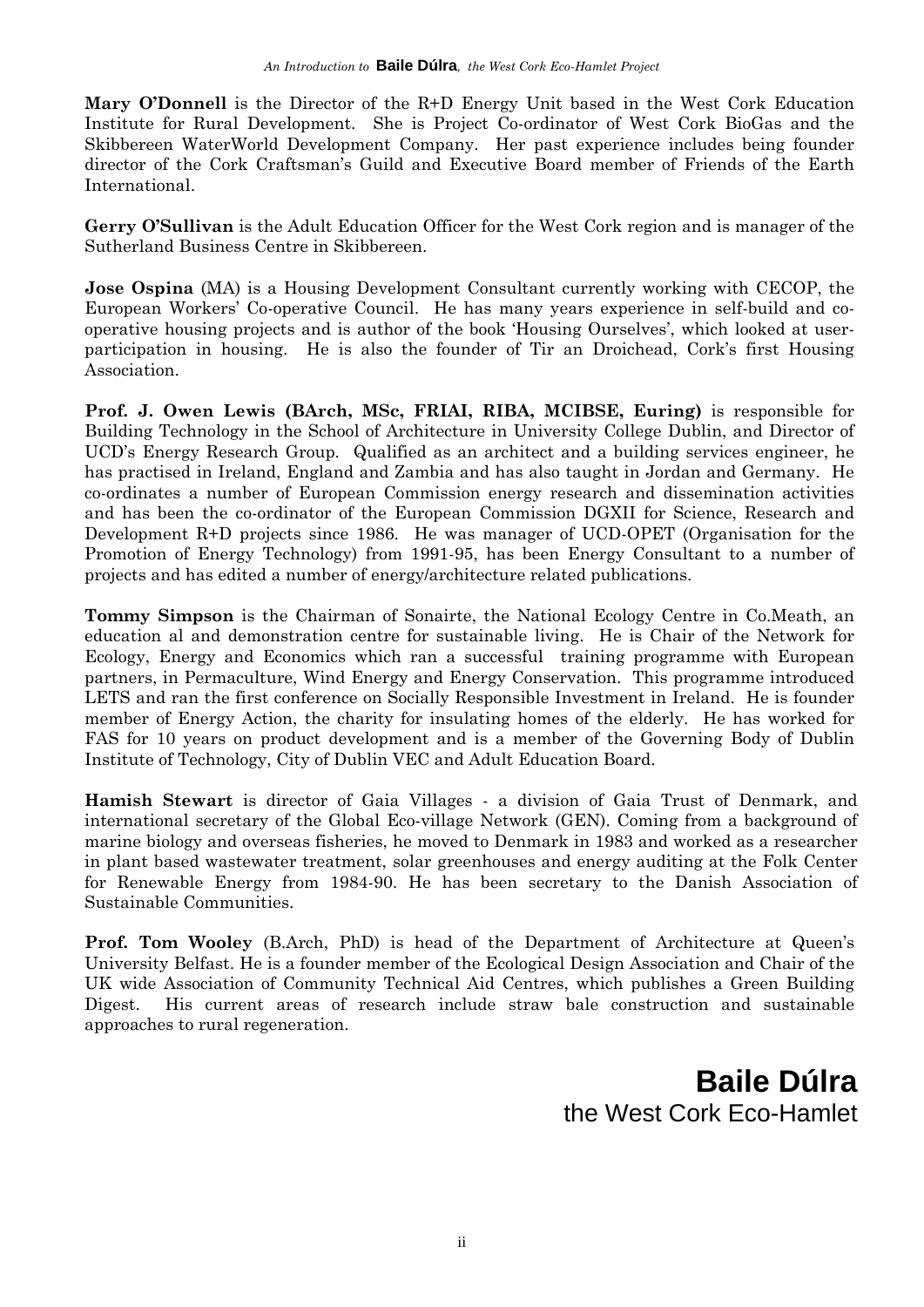

## **Baile Dúlra**

**the West Cork** 

## **Eco-Hamlet Project**

## **Aims…**

- $\overline{\mu}$  to create a model for sustainable 21<sup>st</sup> century living which would serve as an educational, research and service resource for both West Cork and further afield
- $\mathbb I$  to maximise the potential for earning within the hamlet by increasing self reliance in food, energy and housing
- $\mathbb I$  to minimise pollution to air, water and land
- $\overline{\perp}$  to demonstrate a new approach to rural regeneration, showing the potential for agricultural and economic productivity of land through the application of ecological sustainability and Permaculture design
- $\overline{\mu}$  to provide for residents' and the surrounding community's nonmaterial needs in a supportive environment.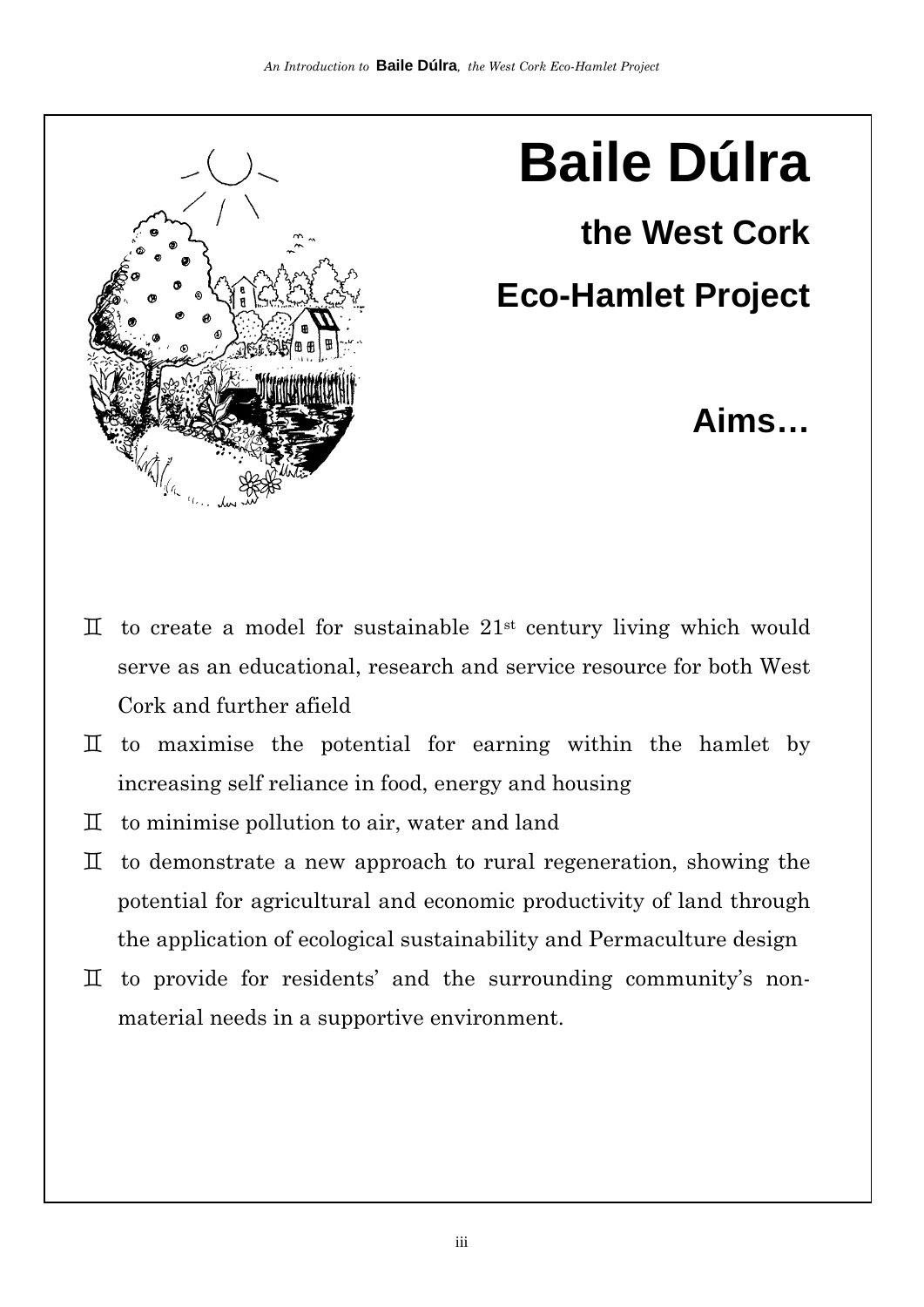## **The Context of the Project**

*"The transition to sustainable development has been identified as the most important global transformation since the agricultural and industrial revolutions. The growth model of the 20th Century, characterised by increases in the use of energy and raw materials and leading to over-exploitation of scarce environmental resources, cannot be sustained indefinitely into the 21st century"* 

*(from Department of the Environment "Sustainable Development - A Strategy for Ireland" 1997* 

aile Dúlra, the West Cork Eco-Hamlet, project believes that what is needed as we approach the end of the twentieth century are models of how people can live in harmony with nature. We need models of ecological housing, of biological waste aile Dúlra, the West Cork Eco-Hamlet, project believes that what is needed as we approach the end of the twentieth century are models of how people can live in harmony with nature. We need models of ecological housing, of provides homes for people in such a way as to not impact on global warming, but which also is an educational resource. Unless sustainable development can be seen working in practice it will remain forever a concept, a theory. This document outlines our vision of how this could become a reality in the shape of the West Cork Eco-Hamlet project.

Over the last 20 years it has become increasingly clear that the way we live is having a devastating effect on the planet. Global warming, caused principally by our overuse of fossil fuels, is a reality now recognised by most of the world's leading scientists. The main 'greenhouse gas', carbon dioxide  $(CO<sub>2</sub>)$ , is generated in almost every area of human activity, and its reduction is now an urgent priority. The European Union has set a goal of stabilising  $CO<sub>2</sub>$  emissions at 1990 levels by the year 2000. If this target is to be met then clearly there is a need to re-evaluate our approach to all areas of human activity.

There is also much concern over the loss of biodiversity, the millions and millions of species which make up the ecology of the planet. This is now a very rapid process as has been recognised by many national and international bodies. It has been estimated that 500,000 species are lost per year, and although most of these are in the rainforests, there have been startling losses in Europe too, leading to UN Convention on Biological Diversity, signed at the Rio Earth Summit in 1992.

The list of problems confronting our environment is long and depressingly familiar pollution of watercourses, land, air, the food chain, loss of greenspace, traffic congestion, loss of rare habitats and so on. There are also the problems facing our communities, loss of the extended family, unemployment, poor housing, poverty, poor diet, poor drinking water to name but a few. The Government recently published its National Sustainable Development Strategy entitled "Sustainable Development - A Strategy for Ireland", which addresses many of these issues. Although the Government and many other bodies are doing much important work in the field of sustainable development, the work that can be done by individuals and by groups of individuals is, we feel, just as important. The West Cork Eco-Hamlet will become an example of just how effective this work can be.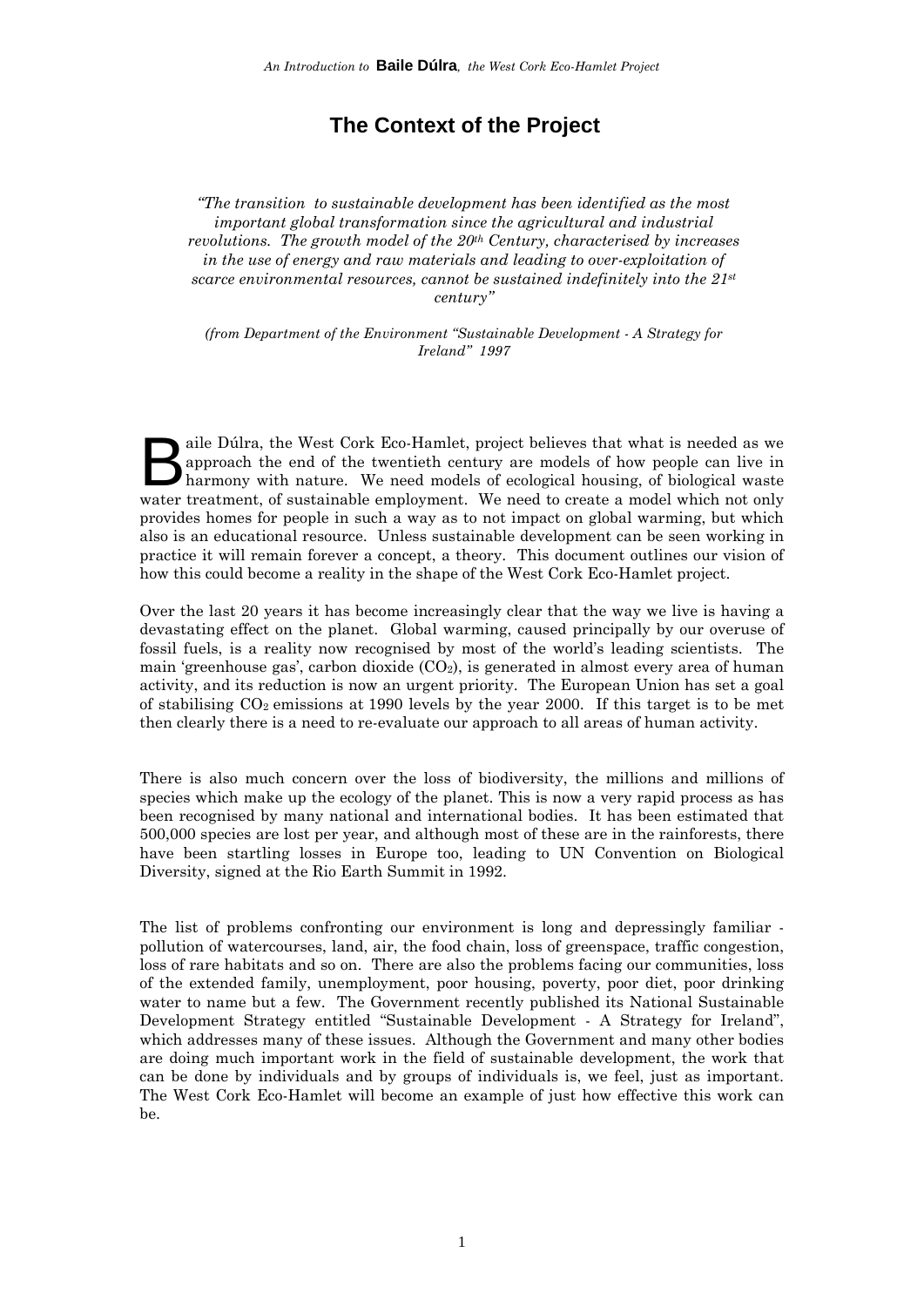## **What is an Eco-Hamlet?**

he name 'Baile Dúlra' comes from the Irish meaning ' a small village of nature' or 'environmental village'. It is what has become known as an 'eco-village', or 'eco-<br>hamlet'. Although a hamlet is traditionally defined as b 'environmental village'. It is what has become known as an 'eco-village', or 'ecohamlet'. Although a hamlet is traditionally defined as being a small village without a church, the only real difference between an 'eco-village' and an 'eco-hamlet' is the issue of scale. An eco-hamlet refers to a cluster of 10-40 houses, while an eco-village is on a larger scale. A recent study by the Context Institute of Seattle for Denmark's Gaia Trust called "Eco-Villages and Sustainable Communities", defined 5 main elements which are central to both eco-villages and eco-hamlets;

- 1. human scale
- 2. full-featured settlement
- 3. in which human activities are harmlessly integrated into the natural world
- 4. in a way which can be supportive of healthy human development and
- 5. can be successfully continued into the indefinite future.

Each of these will now be looked at in terms of how it relates to the project proposed in this document.

#### *Human Scale*

We are proposing a small eco-hamlet of between 15 and 20 homes. At this level of population, everyone is able to feel that their contribution is recognised, and is able to know all the other members. Many people in rural West Cork, particularly those with small children, who live outside of towns and villages often feel isolated. We feel that an ecological settlement of this size will enable people to still live in such areas, but in such a way that they felt part of an immediate and vibrant community.

#### *Full-featured settlement*

At present, most people in rural areas need to travel great distances, usually by car, in order to meet their everyday requirements, be they food, child care, work, visiting friends, entertainment or education. Many people find this undesirable, in terms of expense (fuel and car maintenance), of the amount of time spent driving between places and of the environmental impact of driving a car. Many of the larger towns in West Cork are now beginning to suffer from problems of traffic congestion.

One solution to this is to try, as far as possible, to situate most of the basic requirements of the hamlets residents onsite. Such a project can, if thoughtfully located, support a small shop, a nursery, some leisure pursuits, entertainment, a social life and maybe even a small school (if a local school is not within easy reach). It will also aim to create the maximum amount of employment possible. Clearly a project of this scale cannot support a hospital or a railway station for example, but through thoughtful planning a great deal of needs can be met locally.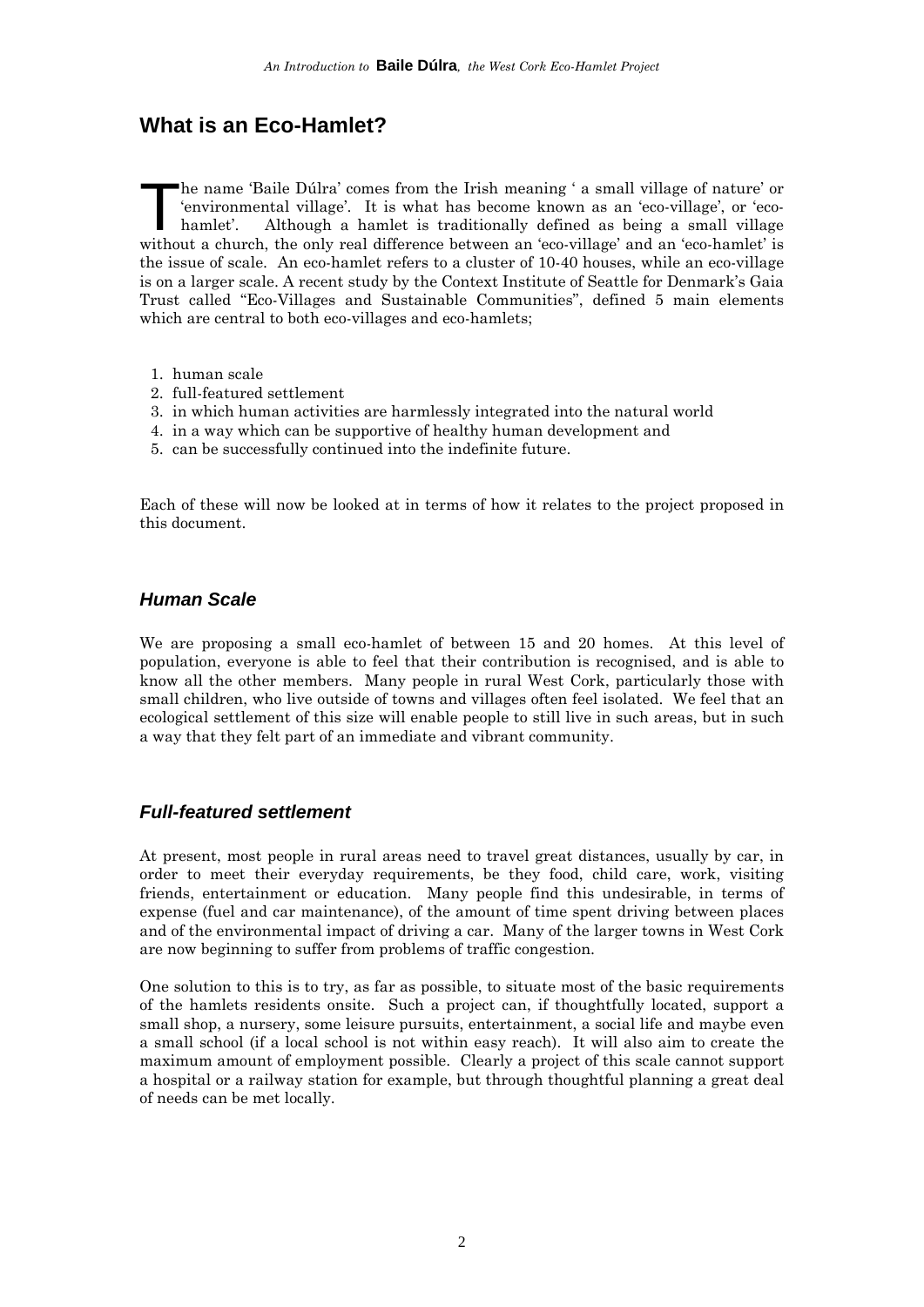#### *In which human activities are harmlessly integrated into the natural world*

Many people now feel that they want to live 'closer to nature'. It is also becoming clear that this 'nature' they crave is being lost at a frightening rate. The need therefore becomes clear for the creation of settlements which (unlike most current housing developments) create an environment which places housing amongst a diverse 'natural' landscape which is also productive and meets many of the residents' needs. This hamlet will be designed using the approach of Permaculture design, which aims, through taking natural systems as a model, to create sustainable human settlements requiring very few external inputs (for a fuller explanation of Permaculture, see page 4). In Australia there are now half a dozen village scale settlements designed with Permaculture principles and they have been very successful.

#### *In a way which can be supportive of healthy human development*

Human health is not just the absence of illness. The Context Institute report defines it as the "balanced and integrated development of all aspects of human life - physical, emotional, mental and spiritual". Being able to live in a clean, healthy environment, with a good diet and in contact with others goes some way to achieving this, achieving the rest will be one of the hamlet's priorities.

#### *Can be successfully continued into the indefinite future*

By founding the hamlet on the principles of sustainable development, the aim will be to create a settlement which will, over time, become increasingly self reliant. As it grows it will also become more successful in terms of the businesses onsite, and these will then be able to expand outwards into the surrounding communities. Another sense in which the hamlet could be seen as being continued into the indefinite future is through its children. The Farm, an eco-village project in Tennessee, USA, saw the fact that many of the children wanted to stay and work in the village upon reaching maturity as a sign of success, rather than is the usual pattern in rural areas where children leave as soon as they can.

To create an environment in which the next generation feels it has a stake and in which they feel they would like to stay is a very important model for an area like West Cork which suffers from a steady loss of its youth to cities within Ireland as well as further afield.

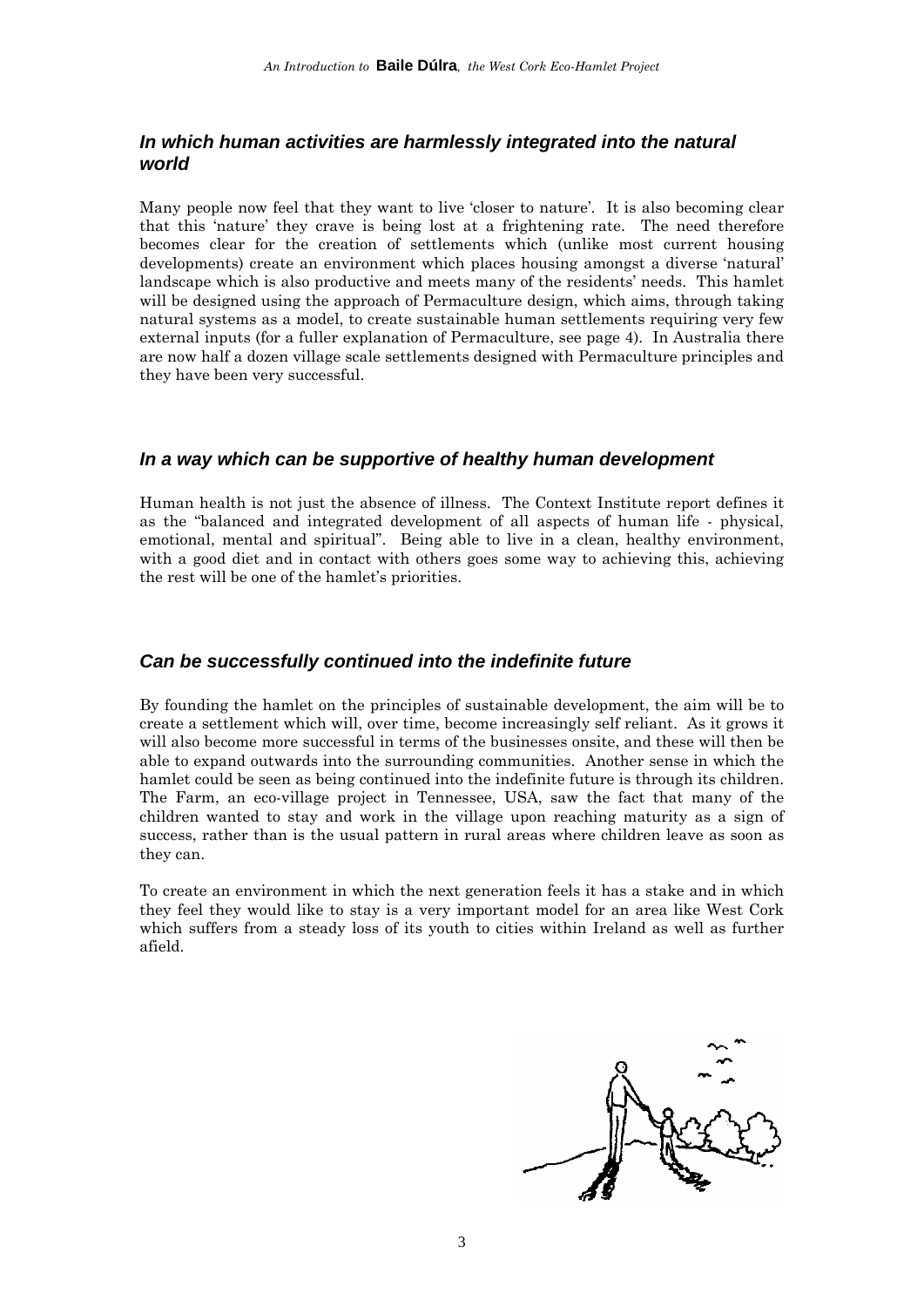## **Permaculture**

aile Dúlra will be designed according to the principles of Permaculture, so it would be useful at this stage to outline what is meant by the term. Permaculture is essentially a design system for the creation of sustainable human habitats. It originated in the mid-1970s when Australian ecologist Bill Mollison, having spent many years observing the Tasmanian rainforests, began to develop a new approach to agriculture. He reasoned that if a society didn't have a sustainable agricultural system as its base it was doomed to disaster, as many failed civilisations throughout history have illustrated. B

The rainforests, he felt, were a model for an agricultural system which he termed a 'permanent agriculture' (or 'Permaculture' for short). Such forests were hugely complex ecosystems requiring no external inputs of fertilisers or human labour, surviving solely on sunlight, rainwater and bedrock. They produced massive amounts of biomass on a huge range of levels, their soils were stable and fertile, they generated their own streams and weather patterns, they coped with disease by being so species diverse that any disease affected only one or two species and they had stood for many thousands of years.

Mollison and a student of his, David Holmgren, began to develop the system which they called Permaculture. At first it was a purely agricultural system, focusing away from intensive chemically fed monocultures and towards an approach which favoured good design, the use of perennial crops, particularly tree crops, which integrated people into the landscape and created diverse 'edible landscapes modelled on



natural woodlands. As the concept evolved however, it became clear that a sustainable and just future required the application of these principles not just to agriculture but also to economics, housing, energy production, trade, water, waste disposal, new settlements and urban regeneration. Permaculture became redefined as an abbreviation of "Permanent Culture".

Permaculture is now a huge international movement, with projects happening in almost every country in the world. There are now whole villages and housing estates designed using Permaculture principles, as well as alternative economic systems, community energy programs and a whole range of other positive projects at work around the world. The driving force behind these projects is that we are in the midst of a grave environmental and social crisis, and unless communities take responsibility for creating their own solutions to these problems no-one else will do it.

In terms of Baile Dúlra, Permaculture offers an approach to the design of not just the landscape, but also the housing, the economic systems, the energy systems and the approach to waste disposal which maximises the efficiency of each element and integrates them into a whole system. In practice this would result in housing being carefully and thoughtfully positioned in the landscape and being designed to maximise solar gain and energy efficiency. There will also be an emphasis on local building materials and water conservation. All organic wastes will be recycled onsite and people will be encouraged to grow their own food via intensive small scale gardens. There will be an emphasis on tree planting, mostly of productive species, planted so as to serve as many other functions as possible, i.e. windbreaks, erosion control, biomass etc. In short, the hamlet will seek to vastly increase the site's biodiversity, its productivity, its soils, its water-holding capacity and its beauty, while at the same time much reducing its impacts on the environment, all through the utilisation of sensible design.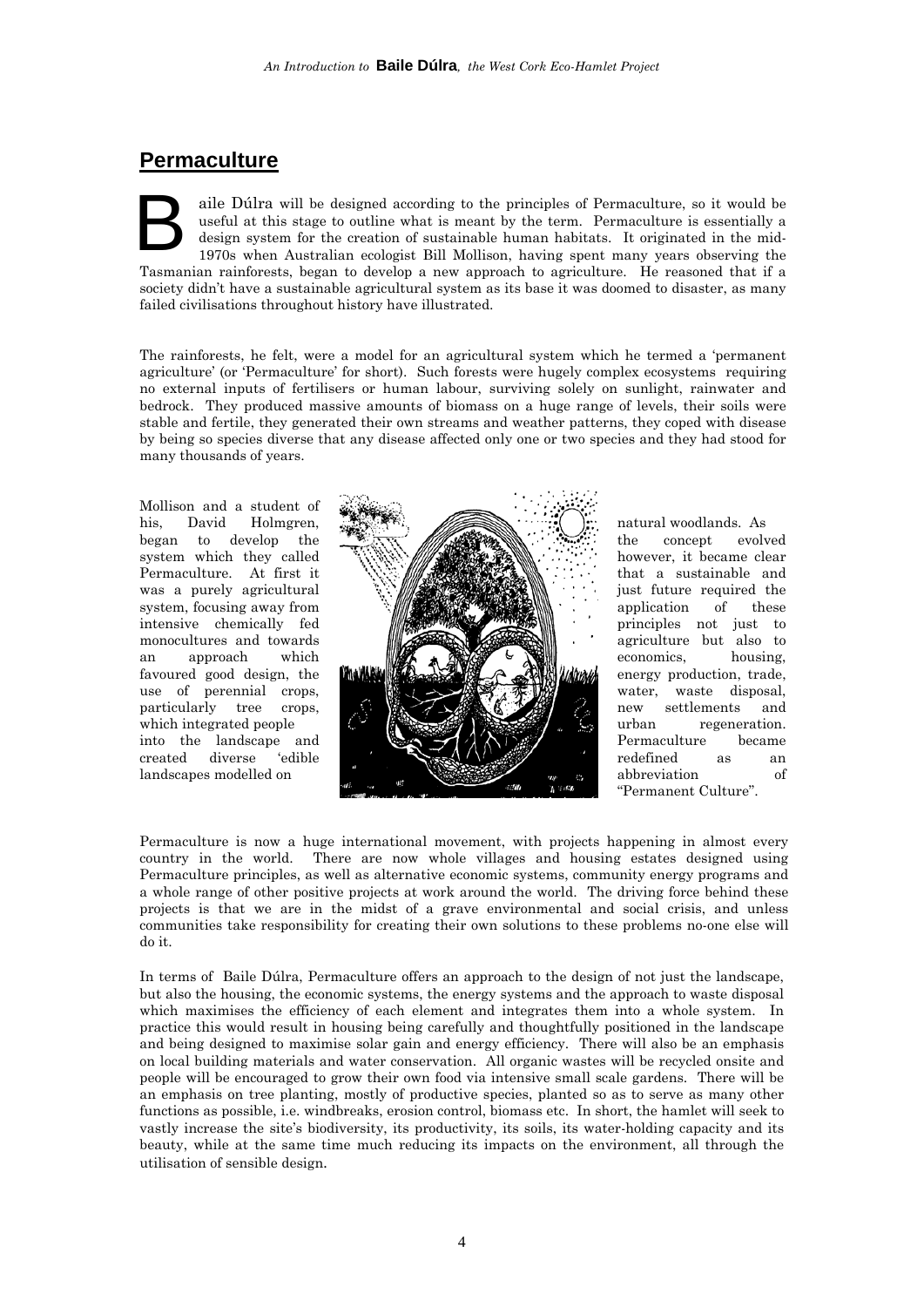## **How Will the Project be Financed?**

he Baile Dúlra project is a non-profitmaking company with charitable status (Charity number 12503), any profits it makes going back into the development of the project. It already has some funds for the purchasing of the land. The intention is then, on top of that money, to secure a loan and other investors for the development of the site. It is hoped that money will be available from the LEADER II grant (which aims to encourage *"innovative, demonstrative and transferable measures which illustrate the new directions that rural development can take*") to partfund the green business units element of the central building complex. We believe this project fits the LEADER II criteria very well. We are also investigating a range of other possible grants as well as sources of private funding. T

The project will make training a very important part of its work. During the implementation phase, we are hopeful that European money will be available to fund a training program which will offer training in ecological building, sustainable design and land-use, forestry and so on. This will not only be a major help to the project during this phase but will also offer people skills for which very little training exists at present.

Although clearly to talk about a budget for the project at this stage is going to be a very inexact science, it may be useful to provide some tentative figure to give an idea about how the project intends to support itself. The current prices for land in our search area appear to be around £130,000 for 50 acres. Clearly this is highly dependent on where we are looking, the quality of the land and so on. If the site has a river, a small-scale hydro scheme could cost around £15,000. Installing a reed bed waste water treatment system for the site would cost about the same again, and although it is clearly impossible to quote a figure for installing roads as the amount needed depends on the site, one could tentatively pencil in a figure of around £100,000. Grants would be available for the tree planting. Grants of up to £39,000 are also available for building housing for those on the council housing list. Making use of this funding would allow us to make housing available to those on lower incomes. For the community building and other Trust-built buildings, much of the labour will come from the training scheme, and the buildings themselves would be striving to be models of low-cost ecological building, so we would set a budget of around £200,000. This sets the (highly provisional) budget at around  $\mathfrak{L} \mathfrak{L}$  million.

This will be paid for firstly through the revenue raised by selling the plots. These would be marketed at the current market price for building plots, presently around £20,000 for an acre with planning permission. 15 plots would raise £300,000. The project will initially be advertised locally and then in Ireland and then beyond, via. magazines and newspapers and also on the Internet. Members of the public who were interested in the project will be able to become "Friends of the Eco-Hamlet" for an annual fee in exchange for which they will receive a quarterly newsletter keeping them informed of developments. There will also be scope for fundraising via. this network as well as via. the Internet, which many existing eco-village projects have found a very useful fund-raising tool. We know from our own experience that there are individuals and bodies willing and enthusiastic to invest in such projects, we would be aiming to reach them via. word of mouth as well as by advertising in a number of 'green' publications, i.e. The Ecologist, Positive News, Earthwatch and Resurgence. We would also approach members of the business community.

The money we would be applying for from the EU would make up the shortfall and provide excess funds to assist in the establishment of services and on-site businesses essential to the project, as well as on-going maintenance. There would also be the possibility to pay people who work on the project during phases 1-7 in 'sweat equity', their being paid in land rather than cash, thus reducing the cost of their plot.

This whole financial aspect of the project will be examined in much greater detail in the business plan we will be preparing once we have identified a suitable site.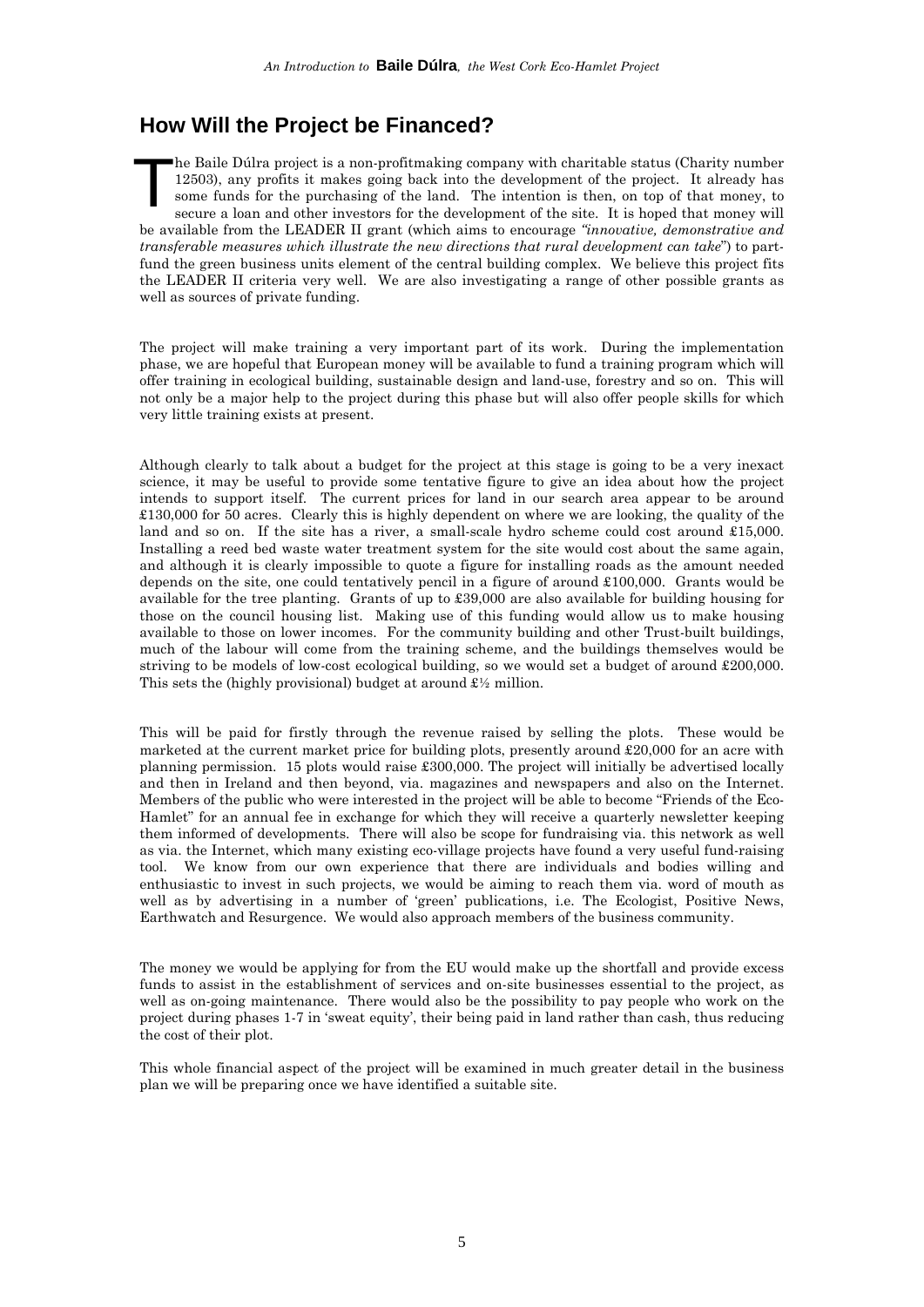## **Elements of the project**

#### *Environment*



The hamlet will seek, in the long term, to be autonomous in terms of energy provision. This could be done through use of wind turbines, photovoltaic cells or a small hydro scheme. Residents will be required to use energy efficient appliances and housing will be very energy efficient. Any surplus energy generated could be sold back to ESB. There could also be a possibility of a biogas system being feasible, collecting slurry (conventionally seen as being a problem needing getting rid of) and converting it to heat and power. Much research in this area has been carried out by the Skibbereen biogas swimming pool/ice rink project, which has proved this technology to be feasible in this climate. It is intended that at the outset the site will be connected to the grid, but that over time it will move steadily towards autonomy.



A very high level of tree cover will be established on the site. Trees have numerous benefits, providing shelter, shade, timber and fruits and nuts as well as encouraging wildlife, preventing soil erosion, increasing biodiversity and locking up  $CO<sub>2</sub>$  (the principal cause of global warming). Plantings nearest housing areas will consist mainly of fruit trees, while further from the houses more broad-leaved trees will be planted.

## Common ground

About one-third of the land will be designated common land and will be administered by a Trust. It will be open to all and will be planted up with trees and orchards for community use. Some of it will be rented out to those wishing to use it for market gardens, forestry or other business propositions.

#### Food Production LW

The hamlet will aim to be as productive in terms of food produced on-site as possible. Clearly it is not possible to ensure that all residents will have an interest in food growing, at least into the long term. Food growing will be encouraged in a number of ways. Firstly, plots will be designed to maximise the land's south-facing aspect and the areas of good soil will be allocated for gardens. Those buying plots will receive some training as part of the Permaculture course included in the plot price. It is hoped that the hamlet will create an atmosphere in which people feel enthused and inspired to grow as much of their own food as possible, with some of the shortfall being made up made up by other residents who choose to grow more, either to supplement their income or to be their full time occupation.



The site will be designed so as to maximise the amount of water held onsite, through the use of ponds, lakes and dams. These will then be used productively for the production of edible aquatic plants as well as conventional vegetables. Ideally the site selected will have a spring, if not then each house will have the option of connecting itself to the mains or harvesting rainwater.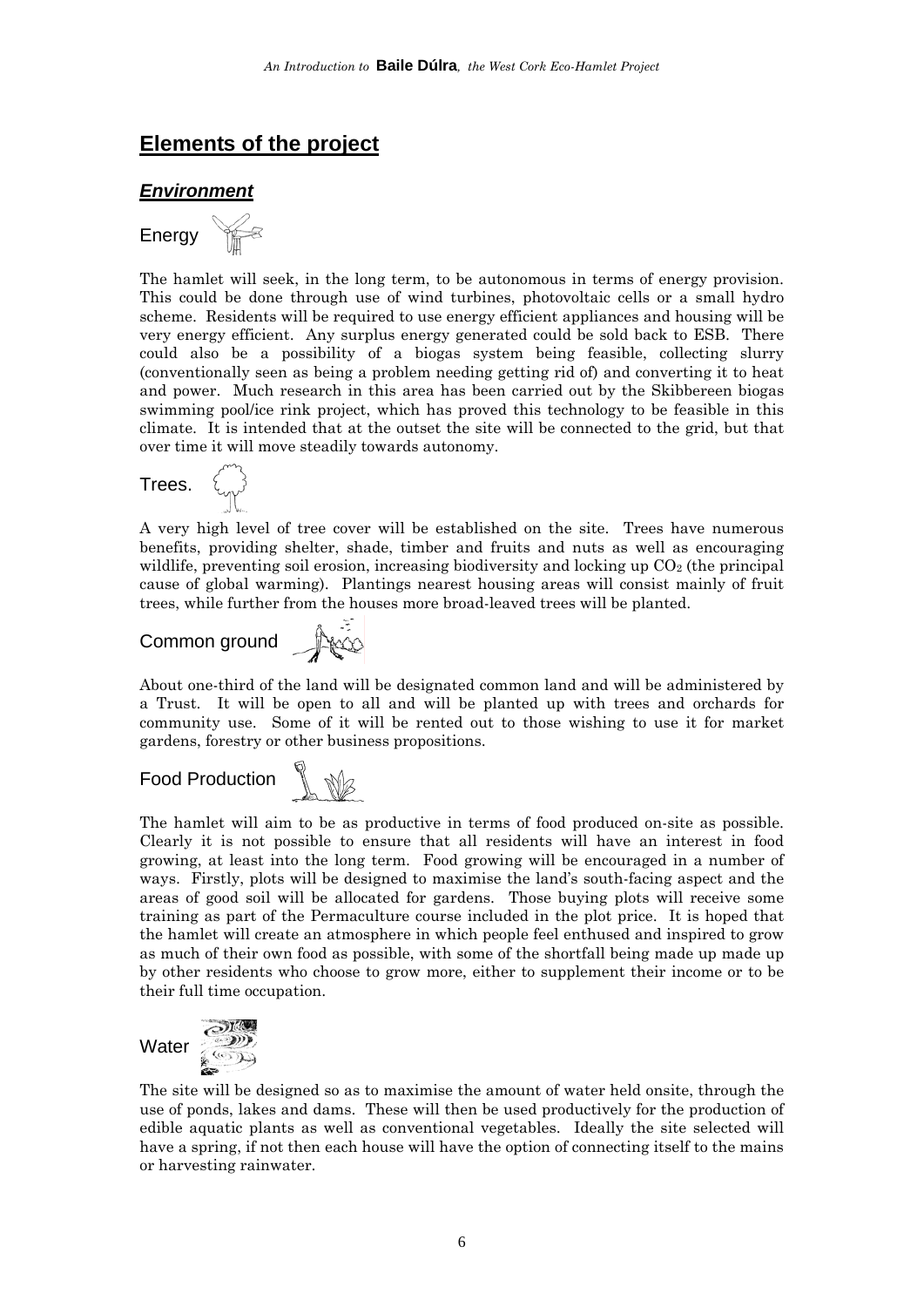## Productive Landscaping

Through the application of Permaculture design to the landscape as a whole, the resultant landscape will be very varied and attractive. There will be a strong emphasis on the landscape being productive, through the use of perennial plantings, principally trees, and it will also contain ponds, lakes, wilderness areas, coppice woods, orchards, food forests and a range of walk routes and attractive resting places. The design of such a landscape will, we feel, add to the ability of the hamlet to support itself as it offers a wide range of potential harvests and resources.

There will also be substantial plantings of broadleaf trees, something which West Cork is in urgent need of. A recent survey of West Cork's woodlands by An Taisce West Cork revealed broadleaf trees cover just 1.1% of the county's total area, whereas conifer plantations cover 5.4%. Broadleaf trees would be selected both to replenish the indigenous tree cover as well as to provide windbreaks, check soil erosion and generate a number of yields.

## Biological waste water treatment  $\mathbb{R}^{\mathbb{N}}$



Each house will either have a composting toilet or will be connected to a reedbed sewage treatment system which will purify both sewage and grey water. There are many operating examples of these around the world. They not only treat contaminated water, they also provide wildlife habitats, a useful supply of composting materials and a very attractive landscape feature. Much work on developing biological waste water treatment has been done by the Ark Permaculture Project in Clones, Co.Monaghan.

Transport Be

Much effort will be made to reduce the amount of private car use people will require. A car pool model could be used, which will remove the need for each resident to own a car. There will also be the possibility for powering electric cars with surplus electricity. Ideally a site will be found which was on or near to a bus route.

### *Community*

Services **Demotion** 

Clearly, a settlement of this size cannot support a wide range of facilities, but some could be supported. A small shop could probably do well selling produce grown onsite to both residents and visitors. There will also be sufficient numbers to support a nursery for small children.



The aim at the initial stages will be to attract a number of people with small businesses to the project. The Trust will also aim to build a number of workshop spaces for rent or sale. It is intended that a small number of loans will be made available to assist in the establishment of on-site businesses. The site itself, a fully functioning model of sustainable living and Permaculture design will offer many opportunities for running courses, publishing books, guided tours for schoolchildren and others and a hostel for tourists and guests.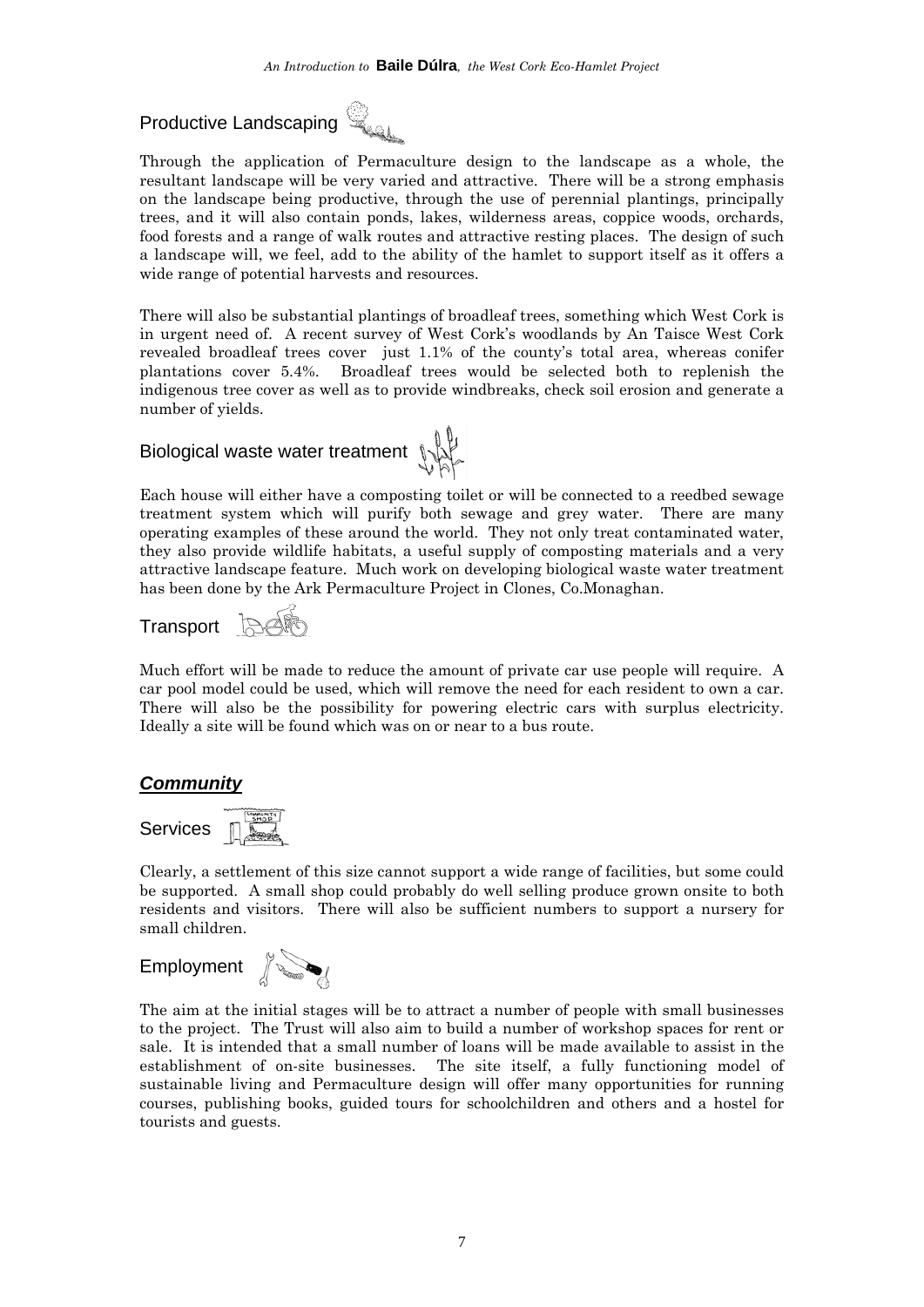

1988

The site design will strive to create an environment which is safe for children as well as being stimulating and educational. If the chosen site was not near an existing school, then there will be the potential for an on-site school, modelled on the 'Small School' model. As mentioned previously, the involvement and education of the hamlet's children will be seen as a priority.

Make-up

The hamlet will aim to attract people of all ages and incomes. A small percentage of the plots will be offered at a concessionary price to those who could prove financial hardship. It is also hoped that some form of mortgage system could be devised to help in such cases.

## The Community Centre/Environmental Education Centre

The focal point of the project will be a building combining a community centre and an educational resource for visitors, as well as some accommodation for guests. It will serve as a focus for residents, offering space for meetings, parties, courses, as well as including spaces for the shop and for communal facilities. It will be the first point of reference for visitors, hosting day visitors, groups and also longer courses. The building will be surrounded by Permaculture gardens and will provide the public face of the project.

#### *Economy*

Small businesses  $\widehat{\mathbb{T}}$   $\widehat{\mathbb{S}}$ 

The hamlet will seek to encourage small businesses to relocate to the site and will also aim to assist in the establishment of businesses on-site which are seen as essential to the project. Businesses will be expected to be ethical and to comply with the principles of the project.

 $\frac{VETS}{V}$ LETS

LETS (Local Employment Trading Scheme) is a system wherein people trade in skills and resources rather than cash, using units of exchange only valid within the local area. This keeps wealth within the local community and creates local employment for the good of all. The project will aim to be an active member of the local LETS scheme in its area.

#### fE Ethical Investment

The Trust will strive to ensure that its funds were invested ethically with organisations sympathetic to the projects aims. It will also make extensive use of the local credit union.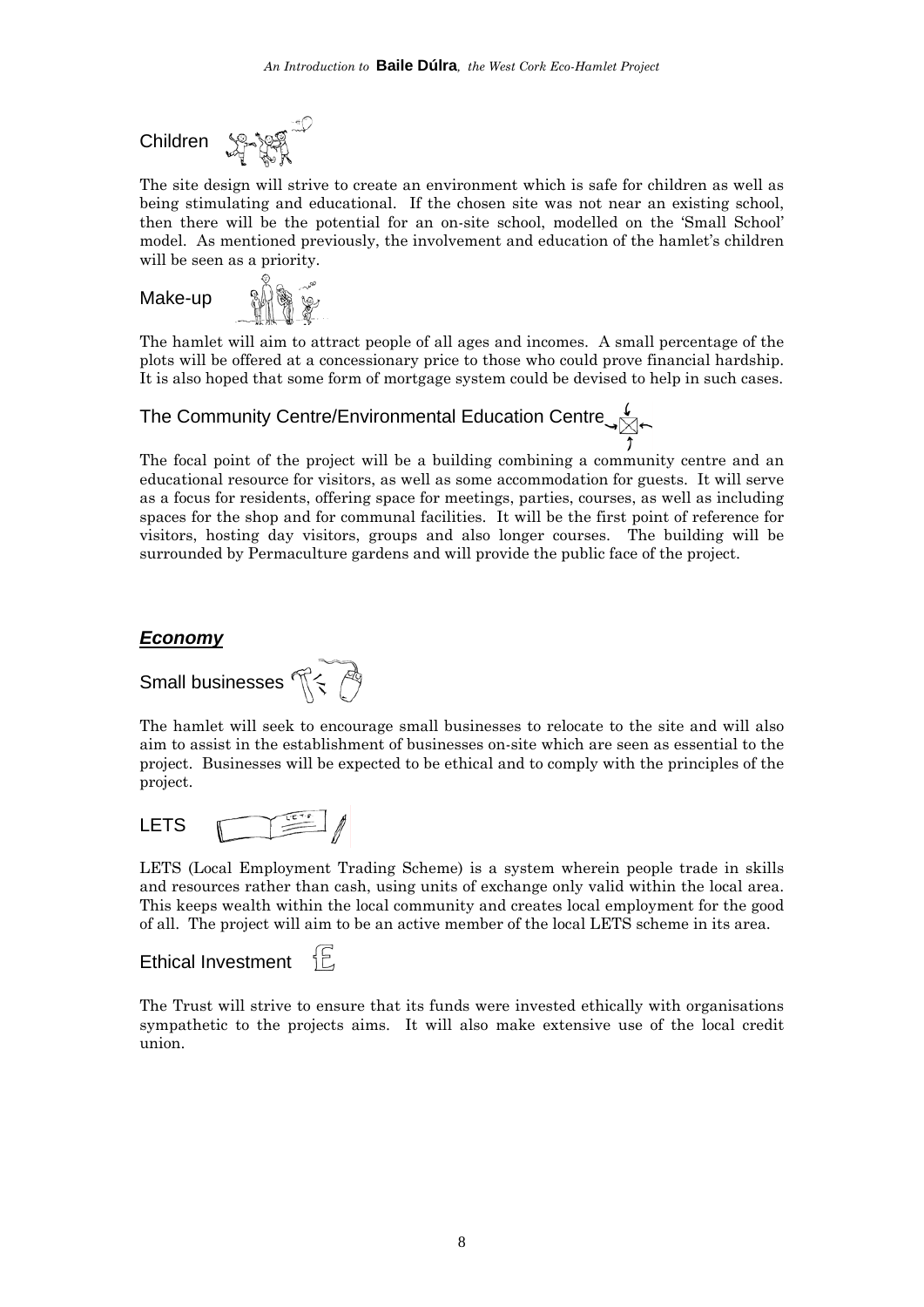## *Housing*



Each plot will be privately owned, although a small number will be held by the Trust for houses for rent. A range of different styles of ecological building will be encouraged, including rammed earth, timber frame, strawbale and earth-sheltered. It is hoped that for the more unconventional approaches, such as strawbale building, the project will be viewed as useful research and that these buildings will be monitored by the local authorities with the aim of obtaining acceptance of them in the building regulations. Each house will be allocated a certain proportion of the power generated onsite and will be expected to be designed according to this. Certain minimum levels of insulation, glazing standards and passive solar capacity will be specified. The use of fossil fuels (coal, oil and anthracite) for home heating will not be permitted. Instead the use of very efficient ceramic stoves which burn very small quantities of coppice wood (which could be grown onsite) will be encouraged.

## **Community Integration**

The project will aim to integrate as much as possible with the local community. Such a project will have beneficial impacts on local shops, pubs and other facilities. It is hoped that local people will be employed both during the construction phase and thereafter. The feasibility study phase of the project will examine in detail the surrounding community and explore ways in which the project can be of maximum benefit to it.

## *Waste and Recycling*

The hamlet will take the minimisation of waste as one of its priorities. People will be encouraged, via. the on-site shop, to consume the minimum of packaging in their family shopping. Paper, glass, aluminium and metal will be collected onsite for recycling. Organic waste composting will be encouraged on each plot and each house will be connected to a reed bed biological waste water treatment system. Any businesses operating from the site which produced polluted water will be required to install its own reed bed system and will be encouraged to source more environmentally friendly materials.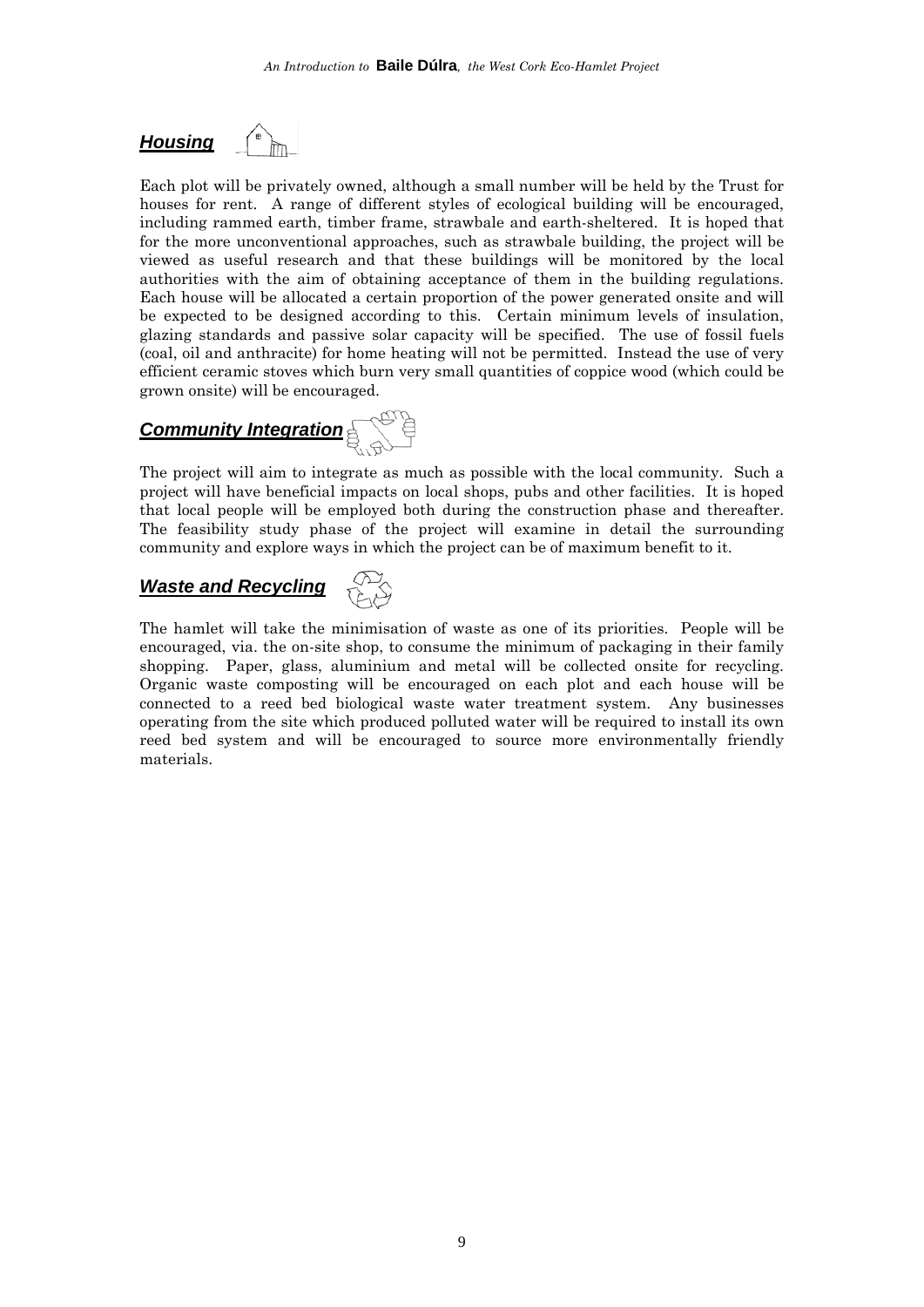## **Phases of Development**

Clearly such a project is not going to happen overnight. We have identified 7 phases in the development of the eco-hamlet.

## *Phase 1. Establishing Feasibility.*

This is the current phase. It involves consulting the local authority as to how they would view such an application, as well as research into the feasibility of the project's many different elements. It also involves looking into funding, potential sources of grants, the project's various legal aspects and issues revolving around planning. This document is part of this first phase.

## *Phase 2. Obtaining planning permission*

Once an undertaking was obtained from the Local Authority that they would be sympathetic to such an application the search for land would begin. Once a suitable site is found the first step would be the obtaining of definite outline planning permission for the project prior to an option to buy being taken out on the land.

## *Phase 3. A full Permaculture site design*

The third step would be the site design process which would look at;

- $\mathbb I$  The site it's resources and potential, creating detailed maps and surveys,
- $\Pi$  The surrounding community  $\cdot$  what its resources are, what facilities it has, what it needs, what can this site provide

This would lead, via. the running of a series of workshops bringing in experts in various areas (energy, water, forestry etc.), to the drawing up of a full design for the site, identifying strategies for the sustainable management of water, sewage, power generation, food production and forestry. It would identify the individual housing plots (maximising solar potential), the siting of community facilities, any new access, new tree plantings and so on. This design would be fully costed, a full business plan with a timetable of implementation would be prepared and then the site would actually be purchased.

## *Phase 4. Preparing the Site*

Before the plots are sold, there are a number of jobs which need to be done to the site. These include the installation of access roads, planting of woodlands, the marking out of plots, creation of the reed bed system, installation of the renewable energy source. During this phase buyers could identify and repurchase their plots. Much of the labour needed at this stage would be provided via. a training scheme, possibly run in association with FAS, which would train participants in ecological life skills (building, design, land use etc.). There would also be a number of volunteers.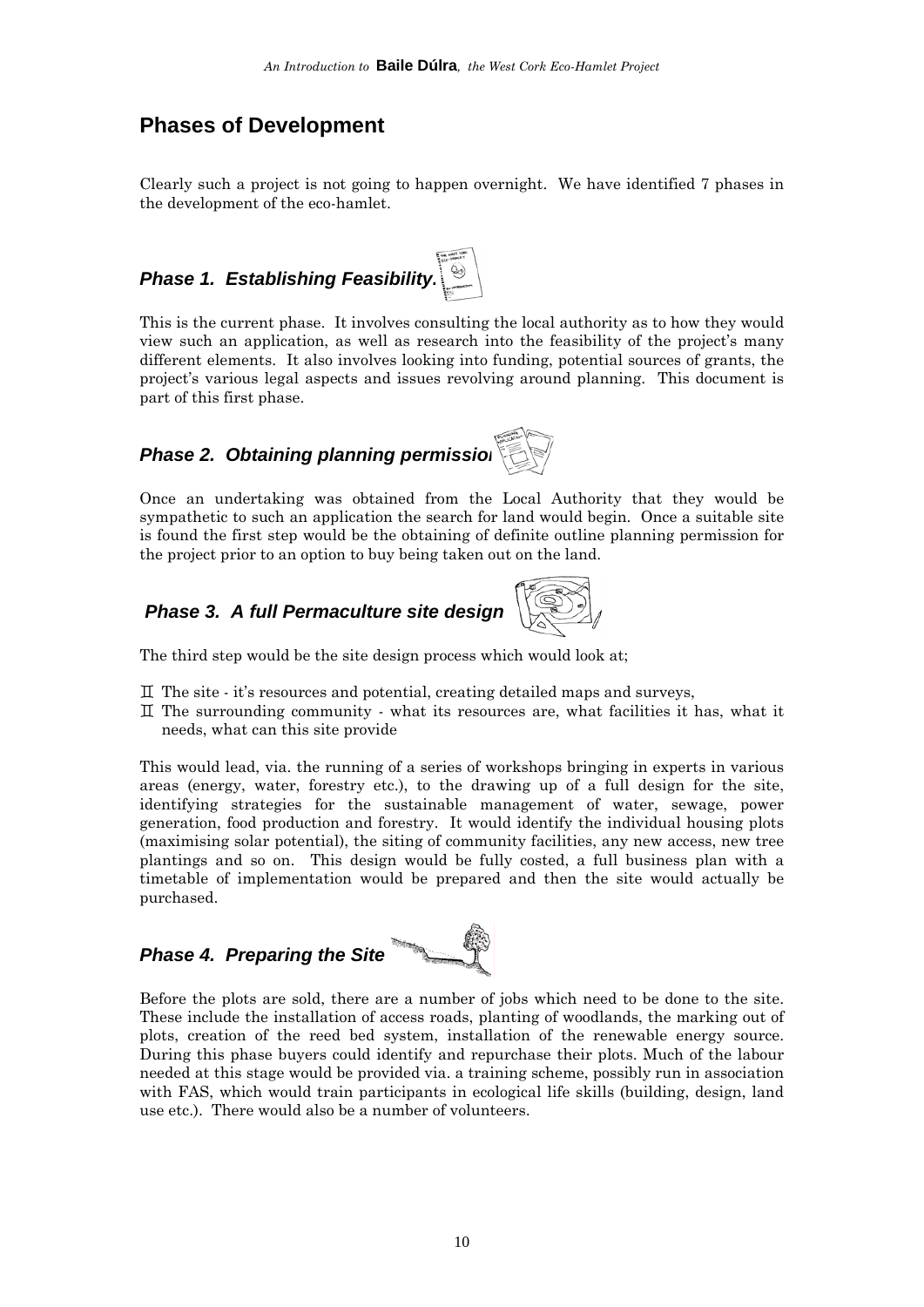## *Phase 5. Marketing*



Once the individual plots have been identified and all the legal framework has been put into place, the process of marketing them would begin. A range of plots would be available, ranging in size from ¼ acre to 2 acres and would be advertised initially just in the local media for a period of say 6 months and then further afield, both within Ireland and also beyond. These would be sold on a 999 year leasehold with planning permission for a house, although the Trust would lay down, in the covenants, conditions relating to the design and the materials used in the construction of the house, so as to minimise environmental impact and maximise energy efficiency. The title deeds for each plot would also include:

- $\mathbb I$  road access to each plot
- $\overline{\mathbf{I}}$  access to common land (managed as nut forests, lakes, play spaces etc)
- $\overline{\mathrm{H}}$  connection to a renewable energy source and to a biological waste water treatment system (a reed bed)
- $\mathbb I$  use of community facilities (launderette and community building)
- $\mathbb I$  a free 2 week Permaculture Design course
- $\mathbb I$  an "owners manual"

Buyers would be subject to some restrictive covenants drafted to ensure behaviour consistent with the environmental aims of the projects. These would prohibit the use of biocides, place restrictions on pets likely to upset the balance of nature and restrict any developments or activities contravening the ethics of the hamlet.

It is our belief that such a project would prove very popular and we feel confident that all the plots would be sold within a relatively short period of time.



The actual building of the houses would be fairly rapid. Convenants would state that building work must commence on a plot within 2 years of purchase. People could either build their own houses, employ other residents to do so or employ outside builders (preferably local people). A certain number of the houses would be built by Baile Dúlra Teoranta for sale, the profits from which would go back into the company. Private plot owners would be responsible for building their own houses, while the community building and other buildings to be owned by the Trust (i.e. workshops for rent, hostel space, offices) will be built as part of a training scheme offering training in ecological building.

## *Phase 7. 'Up-and-running'*

The various businesses become operational and, ultimately, self supporting. The houses are all built and the residents themselves take control of many of the responsibilities previously overseen by the Trust.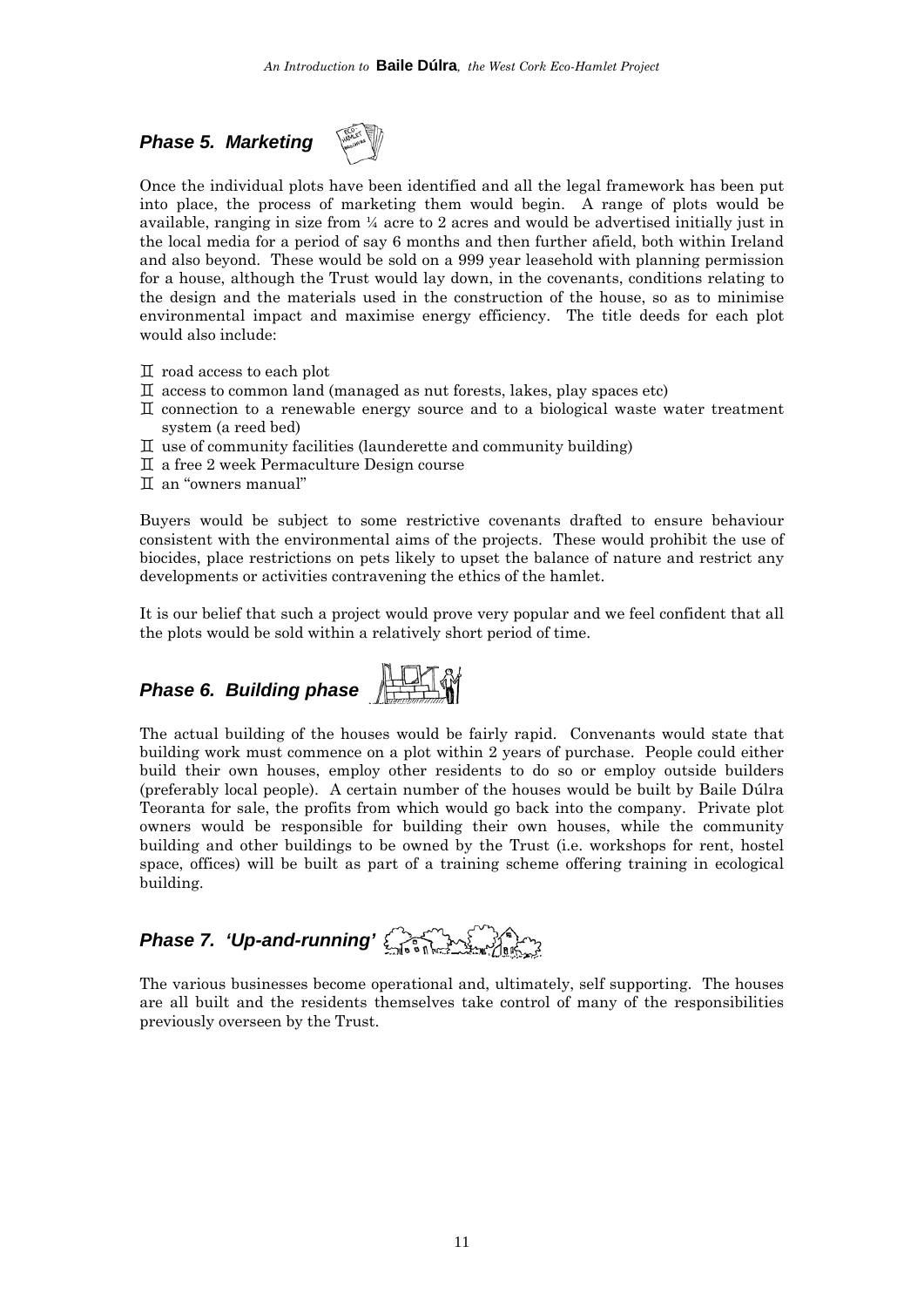## **Baile Dúlra in the Context of Local Policy**

he Cork County Development Plan defines its aims as *"to make the best sustainable use of the area's assets to reverse declining employment and static population in West Cork".* Decline in employment is a major problem, particularly in the field of he Cork County Development Plan defines its aims as "to make the best sustainable use of the area's assets to reverse declining employment and static population in West Cork". Decline in employment is a major problem, part that by the year 2001 this will have declined to just 4,200.

There is clearly a need to explore new approaches to rural land-based employment. Baile Dúlra offers potential for some of the sources of employment recommended in the Development Plan, i.e tele-working, organic farming, "vertically linked vegetable growing-processing-marketing operations (albeit on a smaller scale), "processing of seasonally available food products" and "agritourism", as well as pioneering and developing some new ones. The plan recognises that *"some diversion of housing demand to more remote areas would help sustain services there…"* which echoes what we have argued in this document.

Although the development plan uses the word "sustainable", nowhere does it define what it believes this to mean, nor does it go into any detail about how this sustainability could be achieved in practice. Baile Dúlra offers the Council the opportunity to encourage a project which is designed from the outset with sustainability as its guiding principle. It will evolve into an internationally recognised model of ecological development. It will be a step towards the Authority meeting its obligations under Agenda 21 and will give Cork County Council an international reputation for supporting innovative sustainable developments. It will provide the Council with the opportunity to observe many approaches to sustainable development in practice which will then be of help when drawing up new strategies in this area.

## **How attractive/viable is such a project?**

here is much interest in Eco-Villages at the moment. In October 1995 at Findhorn in Scotland, an international conference entitled "Eco-Villages and Sustainable Communities" attracted over 400 delegates and almost the same number again here is much interest in Eco-Villages at the moment. In October 1995 at Findhorn in Scotland, an international conference entitled "Eco-Villages and Sustainable Communities" attracted over 400 delegates and almost the same European Eco-Village Network and the Eco-Village Network (UK). The subject commands a lot of interest in many circles, and there are, at present, numerous groups throughout Ireland and the UK trying to establish them. Many people are now seeking ecological lifestyles but are often unable to realise them due to either unaccomodating local planning authorities or unwilling lending institutions. We feel that the best approach to sustainable development is a bottom-up approach, utilising peoples' skills and allowing the scope for that creativity to blossom. We are sure that the possibility to live in an Europe's first consciously designed rural ecological settlement will prove very popular.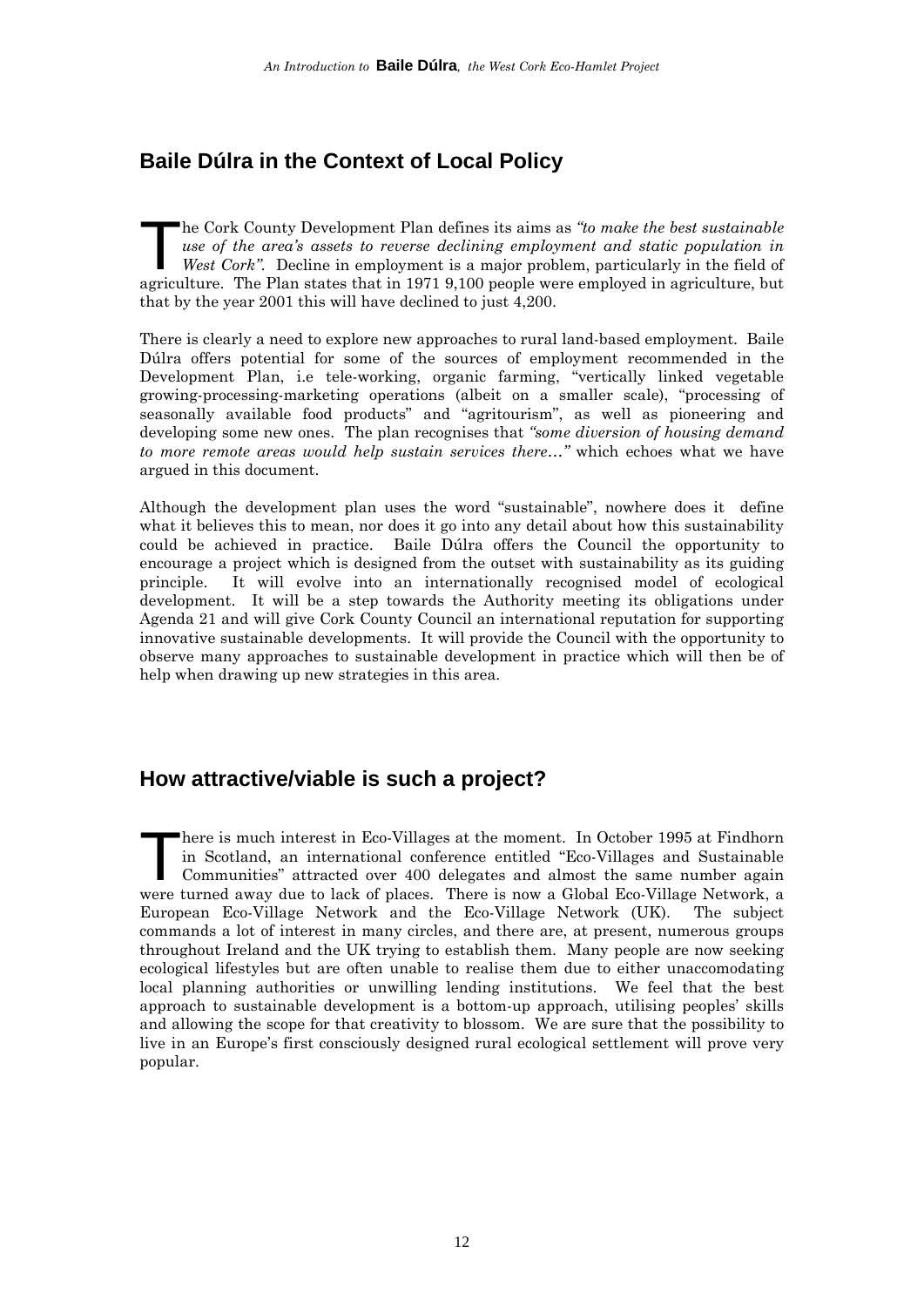## **Physical Criteria for the Site**

e are currently looking for a site of between 40 and 100 acres which will contain some or, ideally, all of the following elements;  $\bigvee$   $e$ 

G Good Access

- $\mathbb I$  Own water supply
- $\mathbb I$  Mature woodland
- $\mathbb I$  Predominantly south-facing
- $\mathbb I$  A small number of existing buildings
- $\mathbb I$  Some protection from winds
- $\mathbb I$  A river (potential for power generation)
- $\mathbb I$  Within easy reach of existing town or village
- $\mathbb{I}$  A high proportion of good soils
- $\mathbb I$  No contamination from previous use
- $\mathbb I$  Good Drainage

We will be focusing specifically on the West Cork area as it offers many benefits in terms of climate and of the possibility of connecting into the tourist market. The Cork County Development Plan (1996) states that *"away from the coast there will not be an objection in principle to single rural houses more than 3 miles from the nearest main town - some diversion of housing demand to more remote areas would help sustain services there".* It is our aim to focus a land search on such areas. We would also like to be situated within reasonable vicinity of Cork city so as to be accessible to school parties and other groups.

The site will also probably have some buildings already onsite, these will be repaired and integrated into the design. By incorporating existing buildings, the project will not only serve as a model of excellence in new ecological buildings but also show how existing buildings can be retrofitted for the minimum environmental impact, thus creating a very important model for education purposes.

## **The Position of the Local Authority**

Cork County Council have stated that they are "interested and supportive" of the Baile Dúlra project. They have said that they agree in principle to our dividing agricultural land, to our using biological waste water treatment and have given some general outlines of the areas that would be best to focus our land search on. They have also said that they would be fine with people building houses which would usually fall outside of the building regulations, but that for materials which they feel are untested, planning permissions would be given on a 10-year renewable basis, with an inspection every 10 years before the permission is renewed.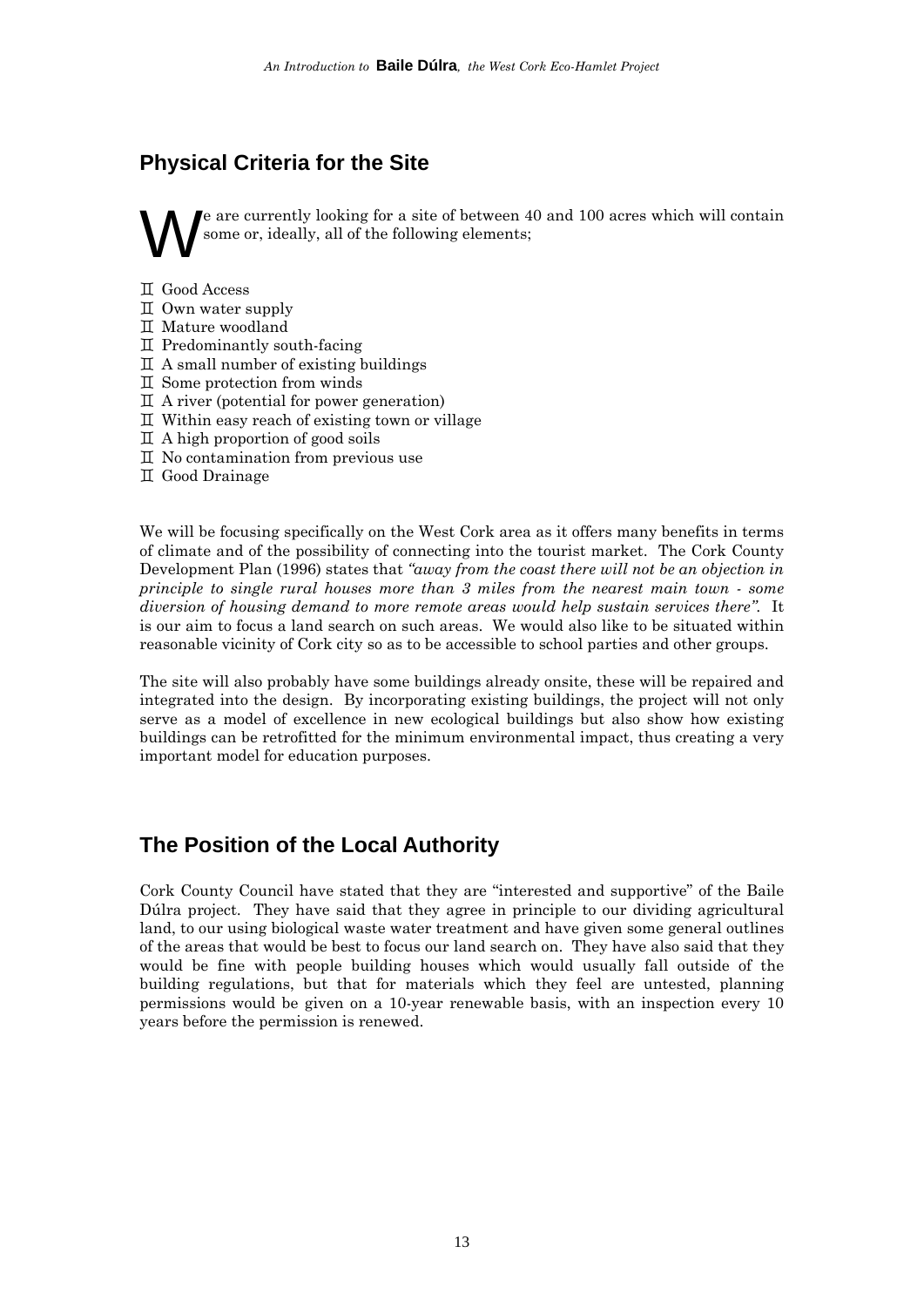## **Case Studies**

Baile Dúlra is inspired by and has learned much from other ecological projects around the world. In order to illustrate that this project is not based on untested ideas and is not without precedent, there now follow some examples of eco-hamlets and eco-villages which have already been established.

### **In Ireland…**

### **1. Ark Permaculture Project, Burdautien, Clones, Co.Monaghan, Ireland.**

The Ark Permaculture Project was set up 3 years ago and has rapidly become the best demonstration site for Permaculture design in Ireland. It is centred around a barn which was retrofitted for maximum energy efficiency and modified to include a masonry stove, a compost toilet and a conservatory. The project is also breaking new ground in Ireland in the development of reedbed pond and wetland systems for purifying water. For the last 2 years they have been supplying local municipal authorities with plants and advice and have established a very good reputation with the local authority.

They have set up a plant nursery which specialises in unusual plants which are of use in an Agroforestry/Permaculture system. As an educational resource they run a number of courses on Permaculture and related topics which attract people from the whole of Ireland. They are also involved with Queen's College Belfast in research into straw bale housing with the eventual aim of getting strawbale building accepted by the building regulations, both in the north and the south of Ireland. This summer, together with QCB they will be building 2 bale structures for this purpose.

The Ark Permaculture Project is an illustration that Permaculture can and does work in Ireland, and as it grows its influence will be felt further and further afield. It also indicates the level of interest in Permaculture here, Ark has many visitors as well as running a number of well-attended courses on a range of subjects.

### **2. Sonairte, the Ninch, Laytown, Co.Meath.**

Sonairte, "The National Ecology Centre", has been open for 10 years in which time it has successfully demonstrated the benefits of sustainable living. Focused around an old Georgian house with 2½ acres of organic vegetable garden and another 2½ acres of nature trail, Sonairte, originally inspired by the Centre for Alternative Technology in Wales (see below), now hosts 7-10,000 school children per year as well as around 2,000 other visitors.

The centre comprises demonstrations of solar and wind power, renovated energy efficient farm buildings, a highly successful organic, a coffee shop, a lecture hall and, currently under construction, an 'energy courtyard'. The bulk of the centre's work involves education programmes for school parties. They run courses for school children between the ages of 5 and 17 and this is the bulk of their work. They also run courses for adults, one every 2 or 3 weeks, covering a range of topics, from 'Green Building Design' to 'Summer Vegetarian Cookery', which are often fully booked.

The staff at Sonairte are, with the exception of a managing director, all employed by FAS. The establishment of the project has been the result of a successful FAS scheme and determined resourcefulness, and shows that such a project is possible even without large amounts of external funding.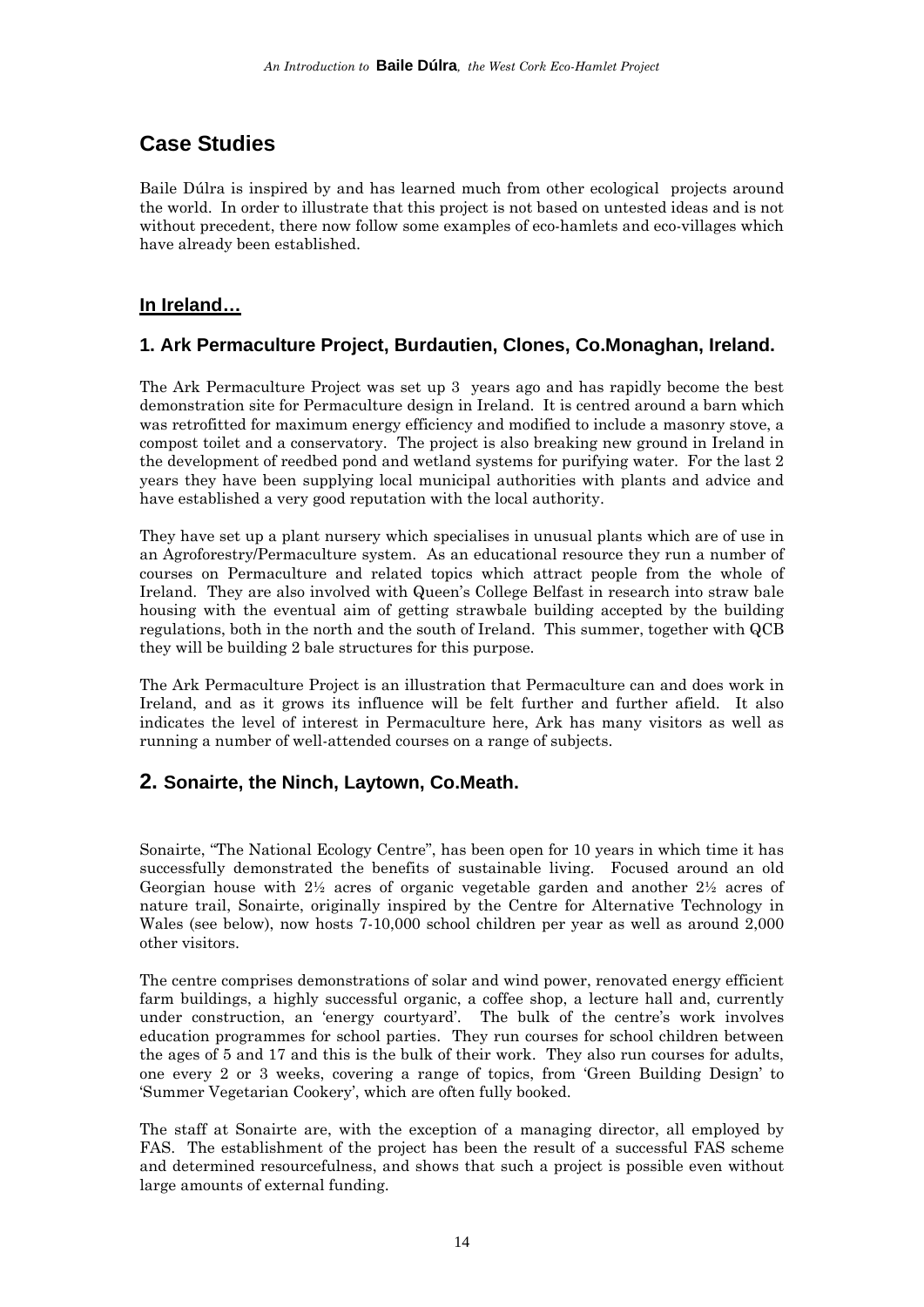#### **…the UK…**

### **3. Centre for Alternative Technology, Machynlleth, Wales.**

From its beginnings as a disused slate quarry, the Centre for Alternative Technology has, over the last 25 years, evolved to become the an internationally renowned environmental demonstration site, attracting 80,000 day visitors a year and has an annual turnover of more than £1 million. Originally conceived as an 'ecological community' it has pioneered the cutting edge of alternative technology and is now very successful as an educational resource and international consultancy.

As well as being self-sufficient in energy, the site now also features a number of ecological buildings (with energy consumption around 10% of typical levels), an extensive organic/permaculture demonstration garden, a restaurant, a shop, a reedbed water treatment system, a multi-media 'visitors' centre', a water-powered cliff railway, a number of energy-related exhibits, the 'eco-cabins' in which school children stay for a week and have to make do on a limited amount of water and energy, and the 'Mole Hole', an underground tunnel 'in which humans are reduced to the size of insects', which aims to show children how soil is a living organism.

The Centre has also led to a number of 'spin-off' businesses, as people from the Centre used their expertise to set up businesses. Among these are Dulas Engineering, a renewable energy consultancy, Equilibrium, a consultancy which campaigns on forestry and farming issues, 'Green Teacher' magazine, Ecogen, one of the biggest wind farm companies in the UK, and the recently opened 'green business park' in Machynlleth, the world's first.

It now communicates its work and its activities through a number of media. It runs many courses throughout the year, from day courses to much longer hands-on volunteer opportunities. It has a much visited site on the Internet. It has published over 80 publications focusing on detailed information and practical solutions . It publishes a quarterly magazine, 'Clean Slate' and has produced videos of its work.

The Centre for Alternative Technology has proven to be very successful and has many plans for continued growth. It shows clearly that there is massive public interest in visiting a project of this sort if it is well presented and it also shows the value of such a project in terms of creating employment and income in an area of high rural unemployment.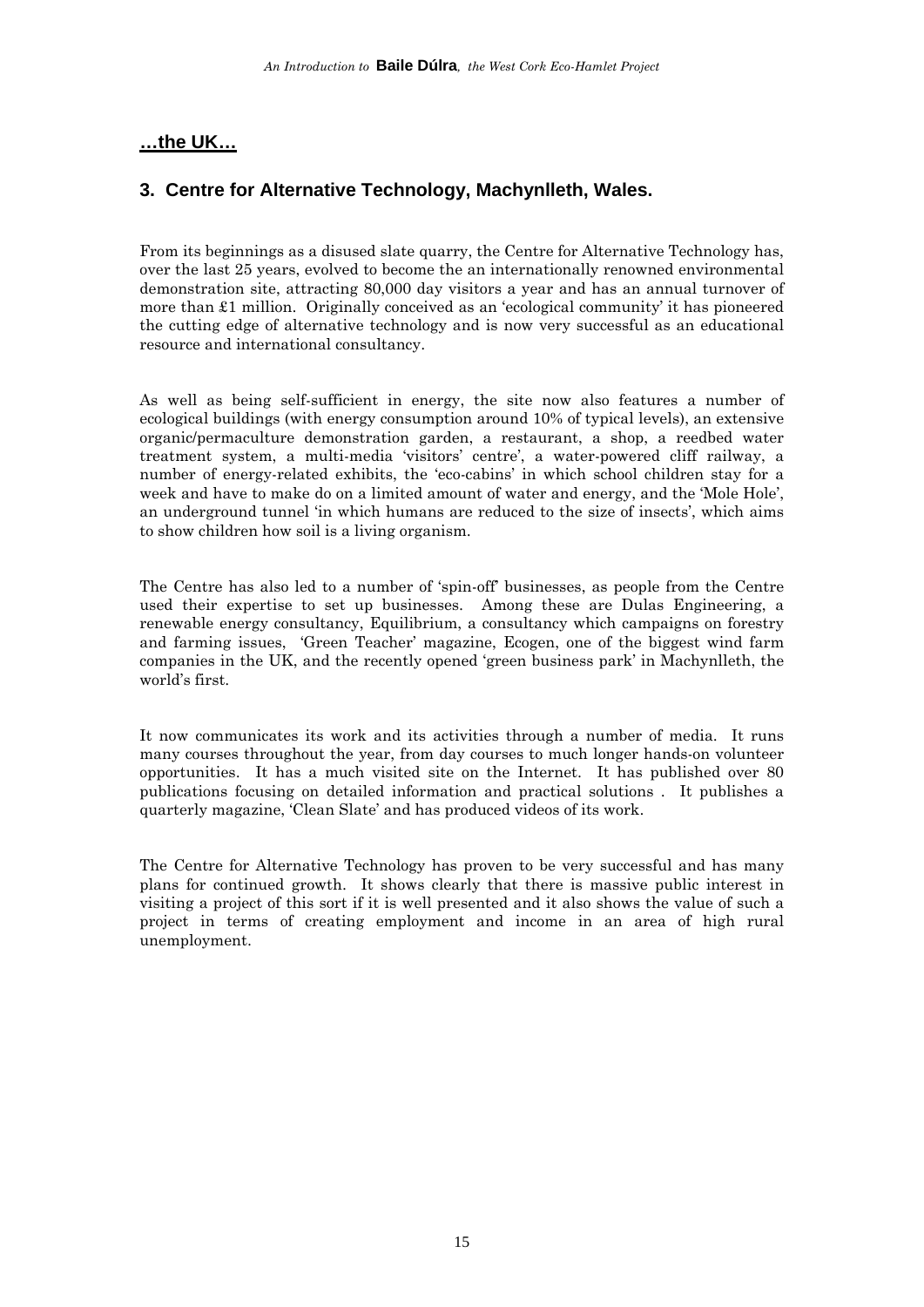### **..and beyond…**

## *4. Crystal Waters, Queensland, Australia.*

he first eco-village designed specifically using Permaculture principles is Crystal Waters in Australia. Crystal Waters prides itself on being "the world's first community designed from inception according to the principles and concepts of The first eco-village designed specifically using Permaculture principles is Crystal Waters in Australia. Crystal Waters prides itself on being "the world's first community designed from inception according to the principl agricultural and economic activity and set out to revitalise the local economy. It has 83 plots on 260 hectares. Its designers, Max Lindeggar and Robert Tap state that their aim was to

*"develop … a village community that aims for a diversity of food and energy sources, economic enterprise, and social activity that will lead to more stability less susceptible to severe changes, be they environmental, political, economic or social"* 

Crystal Waters is now home to around 130 people (eventually it will house 300) and a number of businesses are now run from the site, among which are consultancies, catering businesses, craftspeople, market gardeners, publishers and educational courses. 80% of the land is owned in common, 15% is owned privately as plots and the remaining 5% is owned by cooperatives. A set of bylaws relating to residents' behaviour cover such areas as ensuring behaviour remains true to the hamlet's ecological principles.

Great care was taken at Crystal Waters over planning for water. Water was considered as "perhaps the most important design criterion" according to designer Max Lindeggar. The site features many dams which serve a number of functions, recreational use, flood mitigation and positive microclimatic effects.

Residents are allowed to build whatever houses they want, although extensive guidance is outlined in the 'owners manual' given to each resident about how to design energy efficient housing. This has resulted in a wide range of different building styles in a range of different materials.

Crystal Waters is an excellent example of Permaculture design on a village scale, and also attests to the kind of rural renaissance that such a project can lead to. It was recently awarded a UN award for having created such a diverse habitat.

### **5. Kookaburra Park Eco-Village, nr. Nimbin, Queensland, Australia.**



he Kookaburra Park Eco-Village is situated on 485 acres of diverse, undulating bushland. It contains 124 one acre building plots which have been placed onto the landscape using Permaculture principles. The remaining land is held in common he Kookaburra Park Eco-Village is situated on 485 acres of diverse, undulating bushland. It contains 124 one acre building plots which have been placed onto the landscape using Permaculture principles. The remaining land i which is owned by the community. Here a Community Hall will be built which will provide facilities for lectures, courses and social gatherings.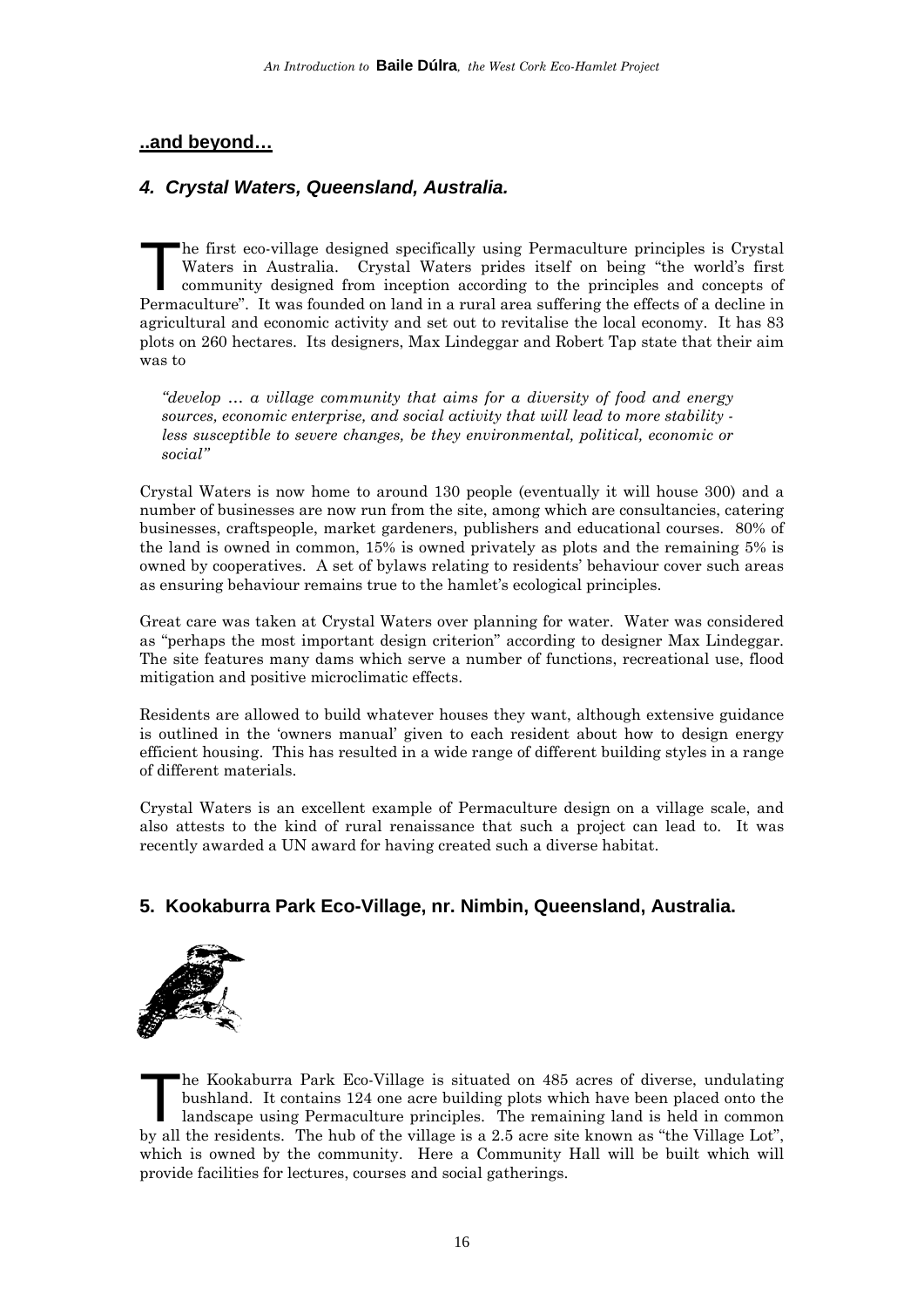#### *6. Jarlanbah, Nr. Nimbin, New South Wales, Australia.*

his was one of the first of the second 'wave' of eco-villages in Australia and was designed by Permaculture designer Robyn Francis. It comprises 43 lots of around three-quarters of an acre each, set among 30 acres of community land. Over 5,000 his was one of the first of the second 'wave' of eco-villages in Australia and designed by Permaculture designer Robyn Francis. It comprises 43 lots of arthree-quarters of an acre each, set among 30 acres of community land

Each plot comes with planning permission for a single dwelling which must be built to be energy efficient and passive solar. Residents can decide whether they want to generate their own electricity or take from the grid, thanks to a unique system developed by the local energy company. They have installed an underground electrical system which provides grid power, but which can also be interfaced with renewable energy sources if required.

Purchase of a lot at Jarlanbah also includes;

- sealed road access to all lots
- underground services
- small housing clusters with 60% of the site left as greenspace
- co-ownership of extensive rainforest and woodlot areas
- drought insurance with 5 dams and a bore
- 5 sustainable agriculture areas suitable for organic market gardening
- a Permaculture design certificate course
- an extensive "owners manual"
- by-laws which protect the Permaculture theme

At present 30 of the 43 plots have been sold and the developers are very pleased with the progress so far.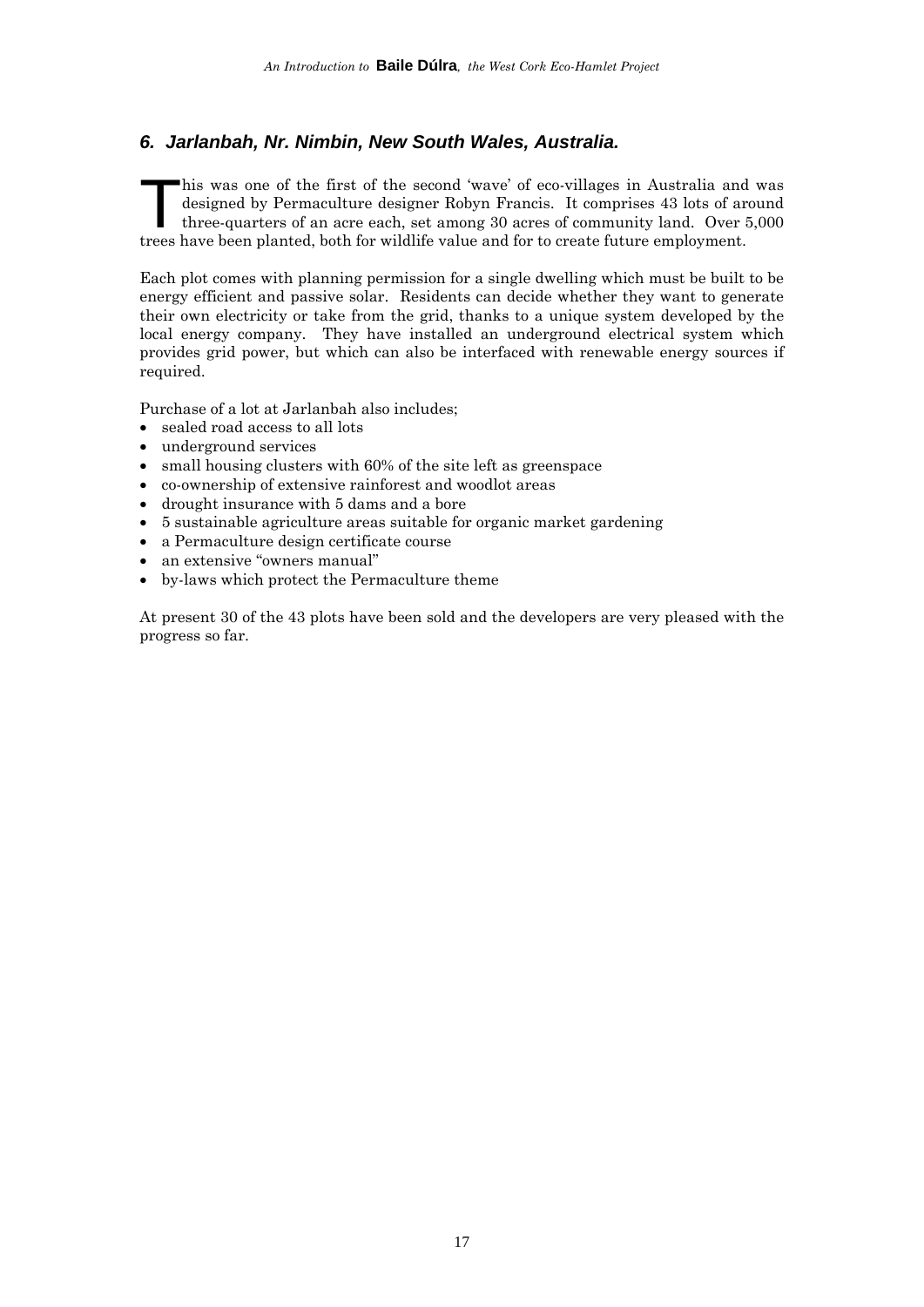## **Further reading on Eco-Villages/Hamlets**

The Bloomville Project *The Bloomville Project (a leaflet).* (Bloomville is an eco-village proposed near Dublin. ffi. Contact Bloomville, Cloneygowan, Co.Offaly.)

Camplin, David *What is a hamlet…that is the question* in Lindeggar, M & Tapp, R. *The Best of Permaculture - A Collection.* Nascimanere books.

Context Institute *Eco-Villages and Sustainable Communities - a report for the Gaia Trust.* Context Institute 1991.

The Global Eco-Village Network have an excellent web site at *http://www.gaia.org,*  which has a mass of information relating to eco-villages.

Harper, P. et.al. (1995) *The C.A.T. Story - Crazy Idealists!* C.A.T. Publications

Mars, Ross. *The Basics of Permaculture Design* Candlelight Trust books. (Chapter 13)

Mollison, Bill. *Permaculture-A Designer's Manual* Tagari 1988. (Chapter 14)

The Permaculture Activist Number 35. Issue dedicated to Eco-Village Design, available from Permanent Publications, Hyden House Ltd., Little Hyden Lane, Clanfield, Hampshire, PO8 0RU, UK.

Plants for a Future *Plants for a Future - sustainable living and working in practice.*  PFAF 1996. (outline for a proposed eco-village development) available from PFAF,The Field, Penpol, Lostwithiel, Cornwall. PL22 0NG,UK.

Stroud Sustainable Village Project *SSVP Information Pack* 

## **Other Works Referred to in the Preparation of this Document**

Barton, H, Davis, G & Guise, R. *Sustainable Settlements. A guide for planers, designers and developers.* University of the West of England and the Local Government Management Board 1995

Cork County Council *Cork County Development Plan - West Cork volume.* Cork County Council 1996

Department of the Environment *Local Authorities and Sustainable Development - Guidelines on Local Agenda 21.* DOE June 1995

Department of the Environment *Moving Towards Sustainability - a review of recent environmental policy and developments.* DOE May 1995

Mc.Harg, I. *Design With Nature.* Wiley books.

McNicholl, A & Owen Lewis, J (eds). *Green Design - Sustainable Building in Ireland.*  Energy Research Group, University College Dublin.